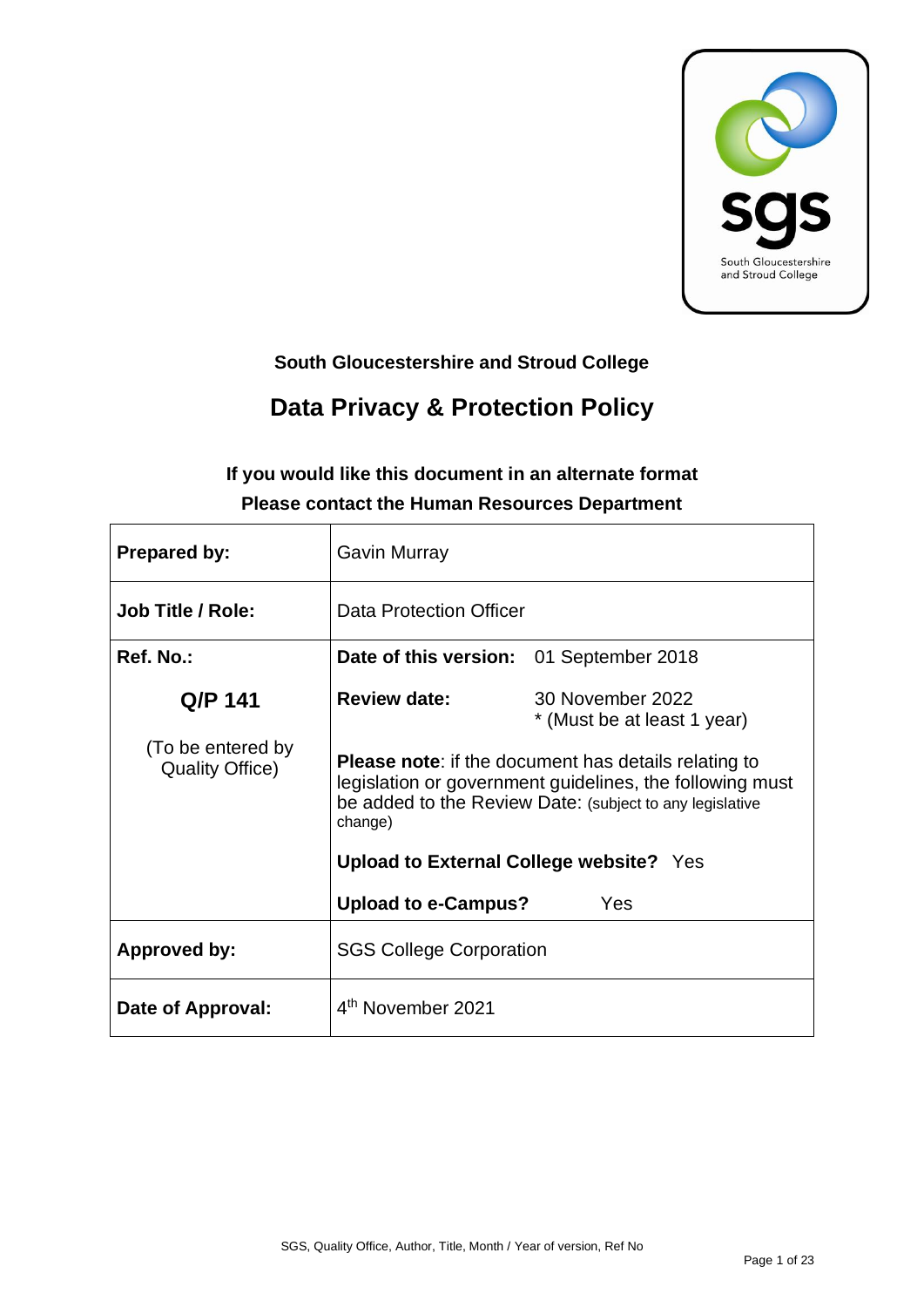

| Completed by:                                                                    |                                |            |              |
|----------------------------------------------------------------------------------|--------------------------------|------------|--------------|
|                                                                                  | Assistant Principal, Quality & | 01/10/2021 |              |
| Gavin Murray                                                                     | Performance                    |            |              |
| I have read the guidance document: Completing a Policy Impact Assessment?        |                                |            |              |
| If this policy has been up-dated, please tick to confirm that the initial impact |                                |            | $\checkmark$ |
| screening has also been reviewed:                                                |                                |            |              |

| <b>EQUALITY AND DIVERSITY IMPACT ASSESSMENT</b>                                           |                                                                              |  |            |  |
|-------------------------------------------------------------------------------------------|------------------------------------------------------------------------------|--|------------|--|
| Characteristic                                                                            | This policy seeks to:                                                        |  |            |  |
| Age                                                                                       | No appreciable impact                                                        |  |            |  |
| Disability                                                                                | The College will provide appropriate and reasonable support those            |  |            |  |
|                                                                                           | who require it, to exercise their rights including accessing information     |  |            |  |
| <b>Faith or Belief</b>                                                                    | No appreciable impact                                                        |  |            |  |
| Gender                                                                                    | No appreciable impact                                                        |  |            |  |
| Race or Ethnicity                                                                         | No appreciable impact                                                        |  |            |  |
| Orientation                                                                               | No appreciable impact                                                        |  |            |  |
| Gender reassignment                                                                       | No appreciable impact                                                        |  |            |  |
| Economic disadvantage                                                                     | No appreciable impact                                                        |  |            |  |
| <b>Rural isolation</b>                                                                    | No appreciable impact                                                        |  |            |  |
| Marriage                                                                                  | No appreciable impact                                                        |  |            |  |
| Pregnancy & maternity                                                                     | No appreciable impact                                                        |  |            |  |
| Carers & care leavers                                                                     | No appreciable impact                                                        |  |            |  |
| Vulnerable persons                                                                        | No appreciable impact                                                        |  |            |  |
|                                                                                           | Please identify any sections of the policy that specifically seek to         |  | Section 15 |  |
|                                                                                           | maximise opportunities to improve diversity within any of the College's      |  |            |  |
| stakeholder groups:                                                                       |                                                                              |  |            |  |
|                                                                                           | Please identify any sections of the policy that specifically seek to improve |  |            |  |
| equality of opportunity within any of the College's stakeholder groups:                   |                                                                              |  |            |  |
| If you have ticked yes (red), which<br>Is there any possibility that this policy          |                                                                              |  |            |  |
| characteristic will be most affected?<br>could operate in a discriminatory<br>×<br>П      |                                                                              |  |            |  |
| Choose an item.<br>way?                                                                   |                                                                              |  |            |  |
| If yes please confirm that the Policy has been sent for a full<br>Click or tap to enter a |                                                                              |  |            |  |
| Equality & Diversity Impact Assessment, and note the date:<br>date.                       |                                                                              |  |            |  |

**Note:** if the policy does not seek to increase diversity or improve equality you should go back and review it before submitting it for approval.

| <b>MAPPING OF FUNDAMENTAL RIGHTS</b>                    |                                       |  |  |
|---------------------------------------------------------|---------------------------------------|--|--|
| <b>Which United Nations Convention</b>                  | Art. 17 Access to information         |  |  |
| on the Rights of the Child (UNCRC),                     | Choose an item.                       |  |  |
| Right does this policy most protect:<br>Choose an item. |                                       |  |  |
| Which Human Right (HRA) does this                       | Art. 8 Right to private & family life |  |  |
| policy most protect:                                    | Choose an item.                       |  |  |

| <b>DATA PROTECTION &amp; PRIVACY BY DESIGN SCREENING</b>                                                                                                                                                                                                                                |  |
|-----------------------------------------------------------------------------------------------------------------------------------------------------------------------------------------------------------------------------------------------------------------------------------------|--|
| Tick to confirm that you have considered any data protection issues as part of the<br>design and implementation of this policy; and, that implementing this policy will not<br>result in the collection, storage or processing of personal data outside of official College<br>systems: |  |
| Tick to indicated that this policy has or requires a Data Privacy Impact Assessment:                                                                                                                                                                                                    |  |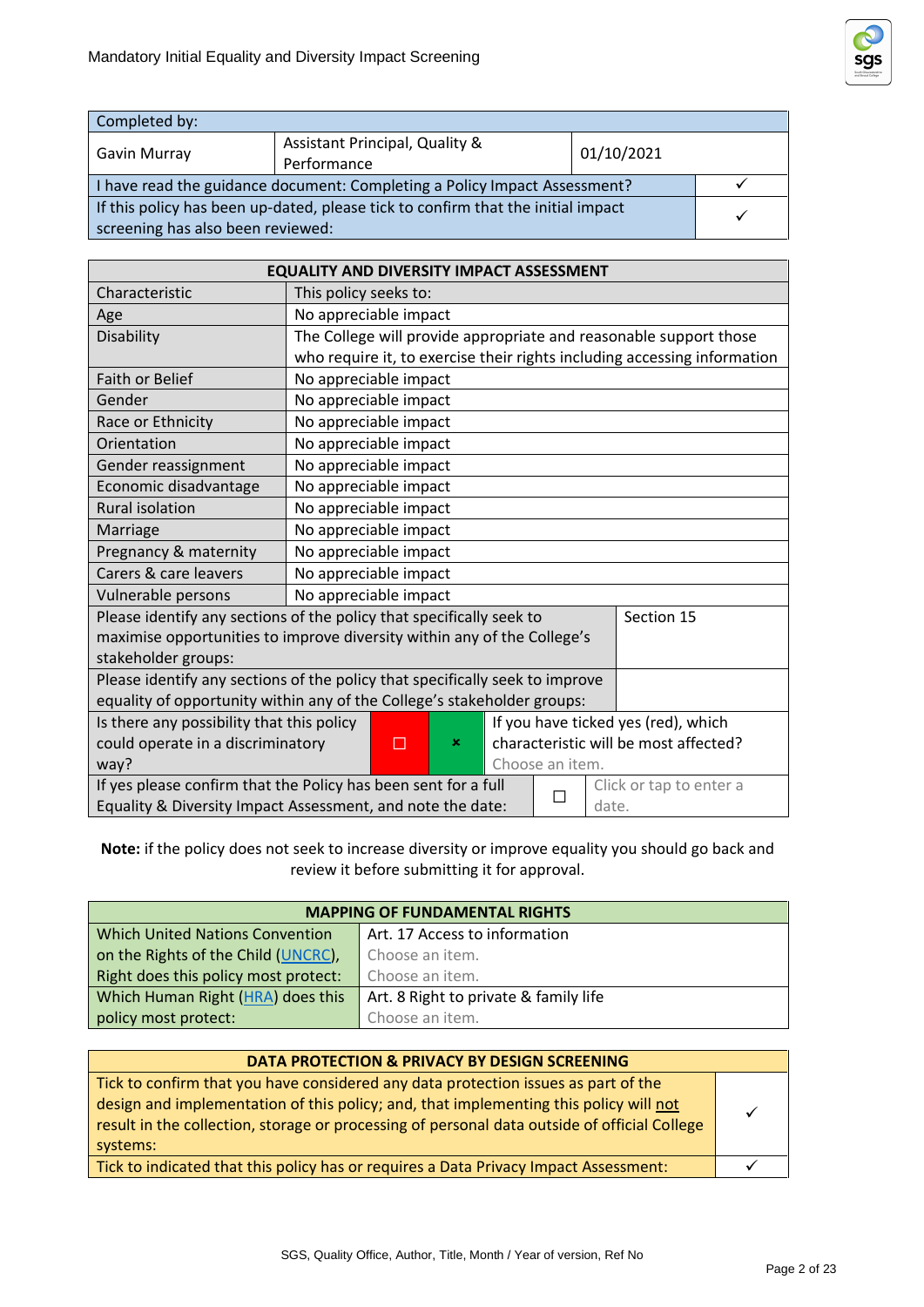

# **ENVIRONMENTAL, SOCIAL AND ECONOMIC IMPACT ASSESSMENT Does this policy relate directly or indirectly to any legal, regulatory environmental or sustainability standard(s)? Yes** ☐ **No** ☒

# **If so, please list them:**

| II SO, piedse iist tiiem.                                                                                                                                                                                                                                               |            |                |
|-------------------------------------------------------------------------------------------------------------------------------------------------------------------------------------------------------------------------------------------------------------------------|------------|----------------|
| Will any aspects of this policy result in:                                                                                                                                                                                                                              |            |                |
| Reduced miles travelled or provide / improve / promote alternatives to car-based<br>transport (e.g. public transport, walking and cycling car sharing, the use of low<br>emission vehicles, community transport, environmentally friendly fuels and/or<br>technologies) | Yes $\Box$ | No l<br>⊠      |
| Reduced waste, environmental hazards and/or toxic materials for example by<br>reducing PVC, photocopier and printer use, air pollution, noise pollution, mining<br>or deforestation? Or increase the amount of College waste that is recycled or<br>composted?          | Yes ü      | No.            |
| Reduced water consumption?                                                                                                                                                                                                                                              | Yes $\Box$ | ⊠<br>No        |
| Reduced instances of single use plastic?                                                                                                                                                                                                                                | Yes $\Box$ | ⊠<br>No.       |
| Reduced use of natural resources such as raw materials and energy to promote a<br>circular economy?                                                                                                                                                                     | Yes $\Box$ | No $\boxtimes$ |
| Improved resource efficiency of new or refurbished buildings (water, energy,<br>density, use of existing buildings, designing for a longer lifespan)?                                                                                                                   | Yes $\Box$ | No $\boxtimes$ |
| Will this policy improve green space or access to green space?                                                                                                                                                                                                          | Yes $\Box$ | ⊠<br>No        |
| Please list the sections of this policy which<br>specifically target an improved environment:                                                                                                                                                                           |            |                |

| Will any aspects of this policy result in:                                                                                                                                                                    |            |          |
|---------------------------------------------------------------------------------------------------------------------------------------------------------------------------------------------------------------|------------|----------|
| The promotion of healthy working lives (including health and safety at work, work-<br>life/home-life balance and family friendly practices)?                                                                  | Yes $\Box$ | ⊠<br>No. |
| Greater employment opportunities for local people?                                                                                                                                                            | Yes $\Box$ | ⊠<br>No. |
| The promotion of ethical purchasing of goods or services for example by<br>increasing transparency of modern slavery in our supply chain?                                                                     | Yes $\Box$ | ⊠<br>No. |
| Greater support for the local economy through the use of local suppliers, SMEs or<br>engagement with third sector or community groups?                                                                        | <b>Yes</b> | ⊠<br>No. |
| The promotion of better health, increased community resilience, social cohesion,<br>reduced social isolation or support for sustainable development?                                                          | Yes $\Box$ | ⋈<br>No. |
| Mitigation of the likely effects of climate change (e.g. identifying proactive and<br>community support for vulnerable groups; contingency planning for flood/snow,<br>heatwaves and other weather extremes)? | Yes $\Box$ | No.<br>⊠ |
| The promotion of better awareness of sustainability, healthy behaviours, mental<br>wellbeing, living independently or self-management?                                                                        | Yes ü      | No.      |
| Please list the sections of this policy which<br>specifically target improved sustainability:                                                                                                                 |            |          |

| What is the *estimated* carbon impact of this<br>policy (in terms of tCO2e) | <b>Increased</b><br>$(+tCO2e)$ | <b>Decreased</b><br>$(-tCO2e)$ | Net Zero CO2 |
|-----------------------------------------------------------------------------|--------------------------------|--------------------------------|--------------|
|                                                                             |                                |                                |              |

| <b>Mandatory initial impact screening</b><br>completed by: | Gavin Murray, Vice Principal - Performance, Standards &<br>Effectiveness |
|------------------------------------------------------------|--------------------------------------------------------------------------|
| <b>Date</b>                                                | 01/10/2021                                                               |
| Initial impact screening supported by (Please              |                                                                          |
| list each individual)                                      |                                                                          |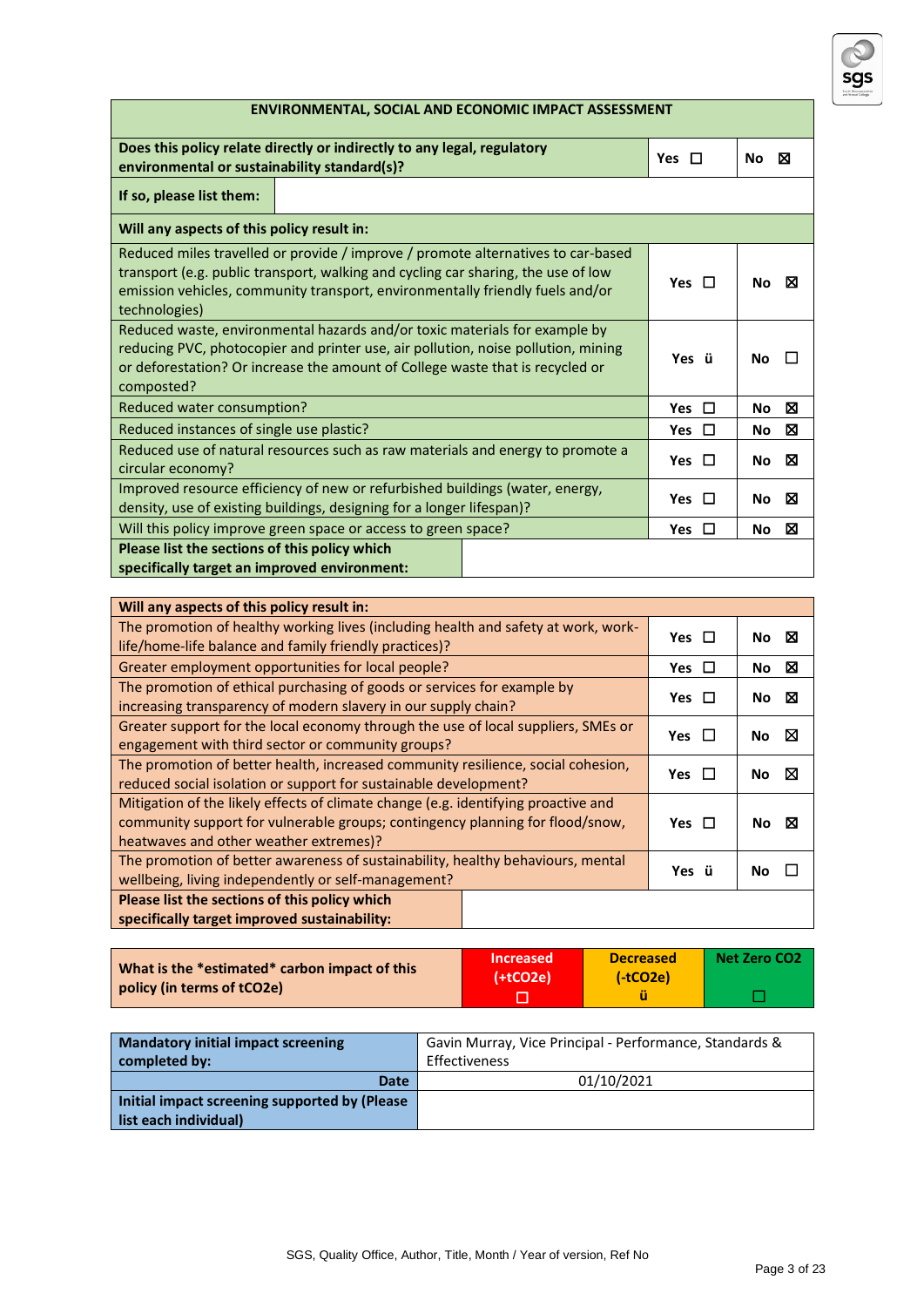# **Part 1: General Privacy and Data Protection**

# **1. Introduction**

South Gloucestershire and Stroud College (SGS) is committed to conducting its business in accordance with all applicable Data Protection laws and regulations and in line with the highest standards of ethical conduct.

SGS's leadership and management team is fully committed to ensuring continued and effective implementation of this policy and expects all employees and Third Parties to share in this commitment. Any breach of this policy will be taken seriously and may result in disciplinary action or business sanction.

#### **2. Definitions**

| <b>Personal</b><br>Data                        | Any information (including<br>opinions and intentions) which<br>relates to an identified or<br>Identifiable Natural Person.                                                                                                                                          | Process,<br>Processed,<br>Processing   | Any operation performed on Personal<br>Data or on sets of Personal Data,<br>whether or not by automated means.<br>Operations performed may include<br>collection, recording, organisation,                                                                                                                                                                                                                                    |
|------------------------------------------------|----------------------------------------------------------------------------------------------------------------------------------------------------------------------------------------------------------------------------------------------------------------------|----------------------------------------|-------------------------------------------------------------------------------------------------------------------------------------------------------------------------------------------------------------------------------------------------------------------------------------------------------------------------------------------------------------------------------------------------------------------------------|
| Data<br><b>Controller</b>                      | South Gloucestershire and<br>Stroud College which, alone or<br>jointly with others, determines<br>the purposes and means of<br>the Processing of Personal<br>Data.                                                                                                   |                                        | structuring, storage, adaptation or<br>alteration, retrieval, consultation, use,<br>disclosure by transmission,<br>dissemination or otherwise making<br>available, alignment or combination,<br>restriction, erasure or destruction.                                                                                                                                                                                          |
| Data<br><b>Subject</b>                         | The identified or Identifiable<br>Natural Person to which the<br>data refers. Most likely a<br>Learner, Employee or other<br>Stakeholder whose Personal<br>Data is processes by SGS                                                                                  | <b>Consent</b>                         | Any freely given, specific, informed and<br>unambiguous indication of the Data<br>Subject's wishes by which he or she,<br>by a statement or by a clear affirmative<br>action, signifies agreement to the<br>Processing of Personal Data relating to<br>him or her.                                                                                                                                                            |
| <b>Third Party</b><br>processor                | An external organisation with<br>which SGS conducts business<br>and is also authorised to,<br>under the direct authority of<br>SGS, Process the Personal<br>Data of SGS Contacts.                                                                                    | <b>Personal</b><br>Data Breach         | A breach of security leading to the<br>accidental or unlawful destruction, loss,<br>alteration, unauthorised disclosure of,<br>or access to, Personal Data<br>transmitted, stored or otherwise<br>Processed.                                                                                                                                                                                                                  |
| <b>Special</b><br><b>Categories</b><br>of Data | Personal Data pertaining to or<br>revealing racial or ethnic<br>origin, political opinions,<br>religious or philosophical<br>beliefs, trade-union<br>membership; data concerning<br>health or sex life and sexual<br>orientation; genetic data or<br>biometric data. | <b>Automated</b><br>decision<br>making | Any form of automated processing of<br>Personal Data where Personal Data is<br>used to evaluate specific or general<br>characteristics relating to an<br>Identifiable Natural Person. In<br>particular to analyse or predict certain<br>aspects concerning that natural<br>person's performance at work,<br>economic situations, health, personal<br>preferences, interests, reliability,<br>behaviour, location or movement. |
| <b>Encryption</b>                              | The process of converting<br>information or data into code,<br>to prevent unauthorised<br>access.                                                                                                                                                                    | Anonymised<br>Data                     | Data amended in such a way that no<br>individuals can be identified from the<br>data (whether directly or indirectly) by<br>any means or by any person.                                                                                                                                                                                                                                                                       |
|                                                |                                                                                                                                                                                                                                                                      |                                        |                                                                                                                                                                                                                                                                                                                                                                                                                               |

#### **3. Application**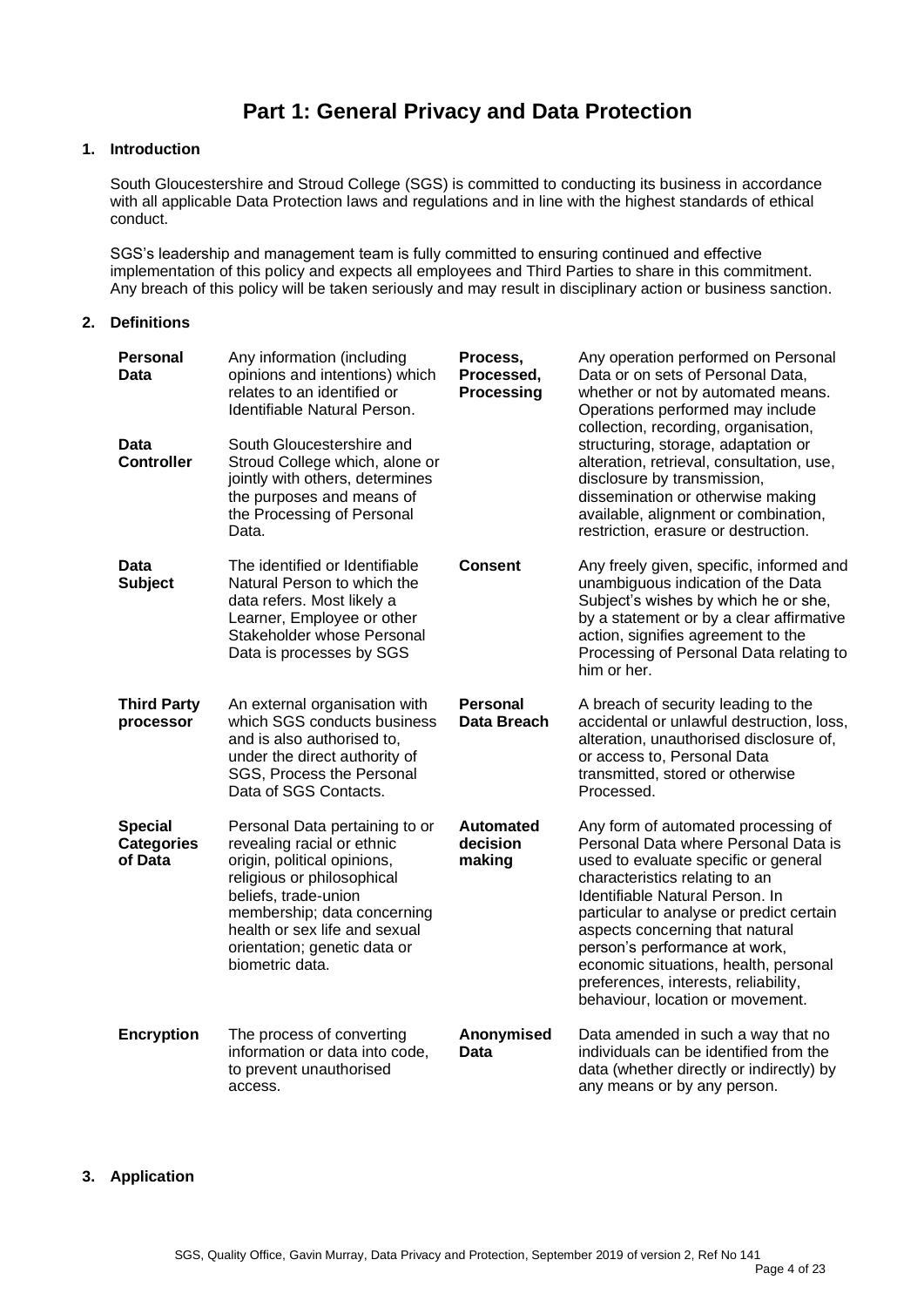This policy applies to all Processing of Personal Data in electronic form (including electronic mail and documents created with computer software) or where it is held in manual files that are structured in a way that allows ready access to information about individuals. This policy has been designed to establish a baseline standard for the Processing and protection of Personal Data by SGS staff.

This policy does not form part of the formal staff contract of employment, but it is a **condition of employment** that staff abide by the rules and policies made by the College from time to time. Any breach of this policy could, therefore, result in disciplinary proceedings. Any member of staff who considers that this Policy has not been followed, should raise the matter immediately with their line manager.

# **4. Principles**

When Processing Personal Data, SGS staff will adhere to the following principles at all times:

#### Principle 1: **Lawfulness, Fairness and Transparency**

Personal Data shall be processed lawfully, fairly and in a transparent manner in relation to the Data Subject. This means, SGS will tell the Data Subject what Processing will occur (transparency), that the Processing will match the description given to the Data Subject (fairness), and that processing will be for one of the purposes specified in the applicable Data Protection regulation (lawfulness).

#### Principle 2: **Purpose Limitation**

SGS shall only collect Personal Data for specified, explicit and legitimate reasons and will not further process data in a manner that is incompatible with those reasons. This means SGS will aim to specify exactly what the Personal Data collected will be used for and limit the Processing of that Personal Data to only what is necessary to meet the specified purpose.

#### Principle 3: **Data Minimisation**

SGS will endeavour to ensure that Personal Data is adequate, relevant and limited to what is necessary in relation to the purpose and reasons for which it is processed. This means SGS will not store any Personal Data beyond what is strictly required.

#### Principle 4: **Accuracy**

Personal Data, held by SGS, shall be accurate and, kept up to date. This means SGS will maintain processes for identifying and addressing out-of-date, incorrect and redundant Personal Data.

#### Principle 5: **Storage Limitation**

SGS shall keep Personal Data in a form which permits identification of Data Subjects for no longer than is necessary for the purposes for which the Personal Data is/was Processed. This means SGS will, wherever possible, store Personal Data in a way that limits or prevents identification of the Data Subject.

#### Principle 6: **Integrity & Confidentiality**

SGS shall only process Personal Data in a manner that ensures appropriate security of that data, including protection against unauthorised or unlawful Processing, and against accidental loss, destruction or damage. SGS will use appropriate technical and organisational measures to ensure the integrity and confidentiality of Personal Data is maintained at all times.

#### Principle 7: **Transferral**

SGS will only transfer Personal Data to third parties, under contract, when necessary to provide services to our staff and customers or when required to do so by law. SGS will never sell personal data or allow Personal Data to be transferred to a country outside the European Economic Area, unless that country has equivalent levels of protection for personal data.

#### Principle 8: **Accountability**

The Data Controller shall be responsible for and be able to demonstrate compliance.

#### **5. The Collection of Personal Data**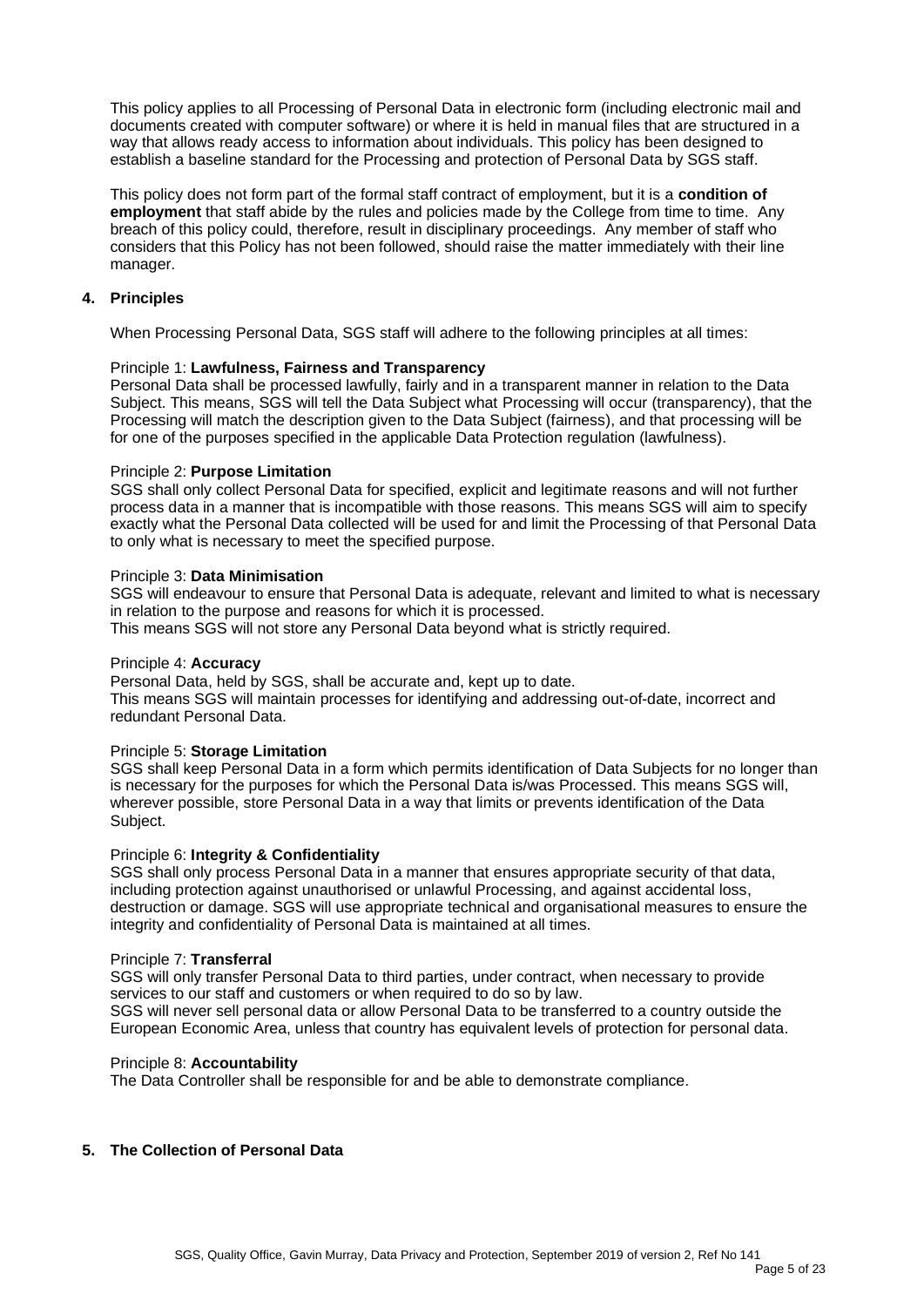SGS will only collect Personal Data about a Data Subject if our Mission and the nature of our business purpose necessitates its collection; or if collection is necessary in emergency circumstances in order to protect the vital interests of the Data Subject or to prevent serious loss or injury to another person.

Personal Data will only be collected from the Data Subject or other public bodies. If Personal Data is collected from someone other than the Data Subject or another Public Body, SGS will inform the Data Subject.

#### **Data Subject Consent**

SGS will only obtain Personal Data by lawful and fair means and, where appropriate with the knowledge and Consent of the individual concerned. Where a need exists to request and receive the Consent of an individual prior to the collection, use or disclosure of their Personal Data, SGS is committed to seeking such Consent.

#### **Where consent is required SGS commits to:**

- 
- **Making appropriate disclosures** to the Data Subject in order to obtain valid Consent; • **Ensuring the request for consent is presented in a manner which is intelligible** and in an easily accessible form, using clear and plain language;
- **Ensuring the Consent is freely given** (that is: not based on a contract that is conditional to the Processing of Personal Data that is unnecessary for the performance of that contract); and,
- **Providing a simple method for a Data Subject to withdraw their Consent at any time.**

I all instances where Consent is sought, it will be: Documenting by date, method and content of the disclosures made, as well as the validity, scope, and volition of the Consents given; and the Schedule 2 Checklist will be completed.

# **6. Notification of Data Held and Processed**

All staff, students and other users of the College are entitled to:

- Know what information the College holds and processes about them and why;
- Know how to gain access to it;
- Know how to keep it up-to-date; and,
- Know what the College is doing to comply with its obligations under Data Protection legislation.

# **7. Data Use (General Processing)**

SGS uses the Personal Data it collects for the following broad purposes:

- 1. The general running and business administration of SGS College;
- 2. To provide services and support to SGS customers, and monitor the ongoing administration and management of customer services;
- 3. To advertise, promote, inform and market to stakeholders, prospective customers and the general public the services offered through SGS College and SGS Group;
- 4. To monitor a range of activities including performance, achievements and health and safety; and,
- 5. To ensure compliance with legal obligations to regulatory, awarding and funding bodies and to Her Majesty's Government.

SGS will always consider the use of a Data Subject's personal information from their perspective and whether its use is within their expectations or if they are likely to object.

#### **In other words, if we believe an individual might object to our processing of their personal data, we will not undertake any such processing without legal justification or express consent.**

In any circumstance where Consent has not been gained for specific processing SGS will address the following additional conditions to determine the fairness and transparency of that processing, beyond the original purpose for which the Personal Data was collected:

• Any link between the purpose for which the Personal Data was collected and the reasons for intended further Processing;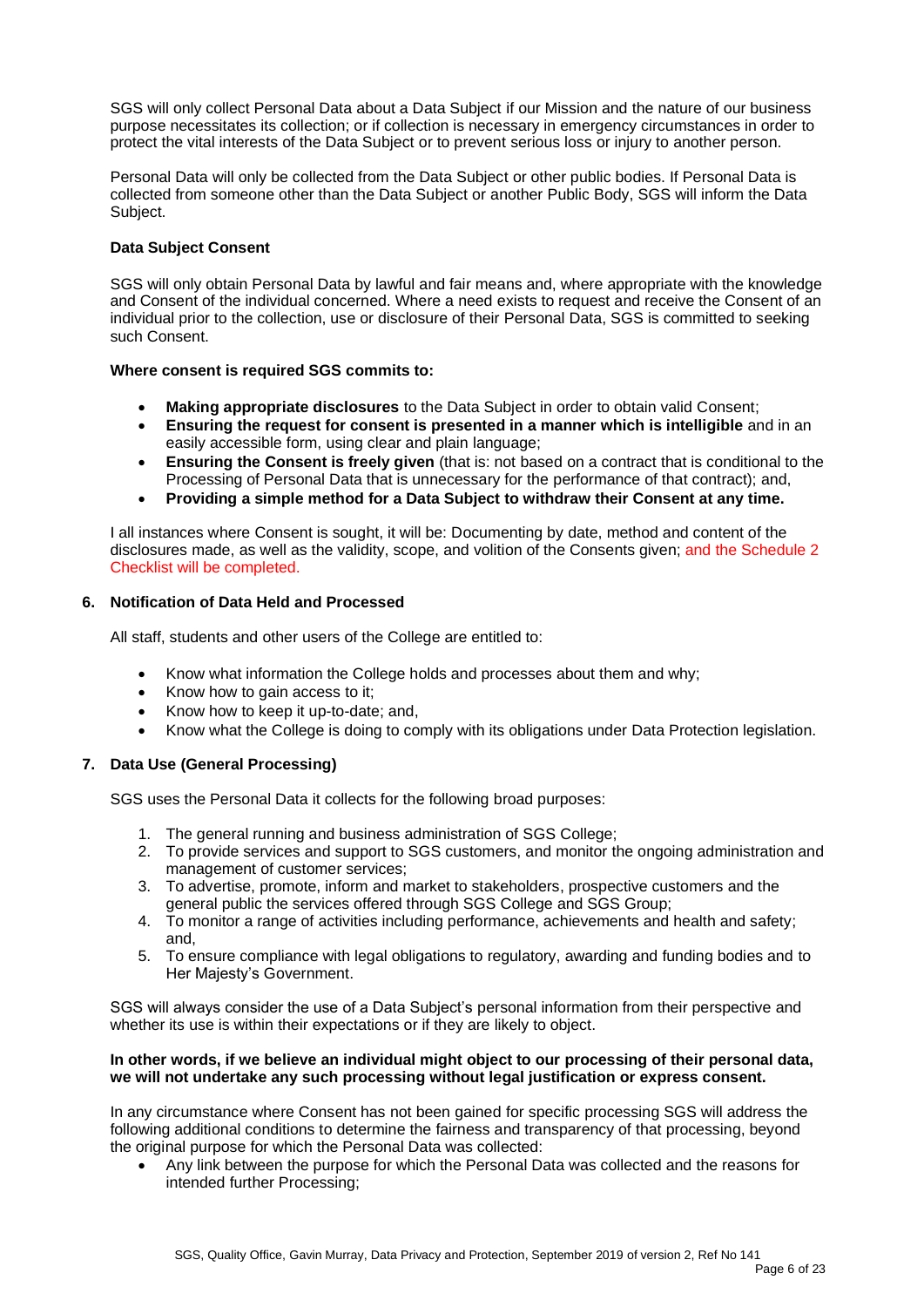- The context in which the Personal Data was collected, in particular regarding the relationship between Data Subject and the Data Controller;
- The nature of the Personal Data, in particular whether Special Categories of data are being processed, or whether Personal Data related to criminal convictions and offences are being processed;
- The possible consequences of the intended further Processing for the Data Subject; and,
- The existence of appropriate safeguards pertaining to further Processing, which may include Encryption, Anonymisation or Pseudonymisation.

# **8. Data use (Necessary Processing)**

SGS will only Process Personal Data where that processing is a necessary, targeted and proportionate way of achieving the College's Mission.

By way of general guidance:

- The College's lawful basis for processing Personal Data in respect of employee information is that the processing is necessary to fulfil contractual and HMRC obligations and those within the Keeping children safe in education statutory guidance.
- The College's lawful basis for processing Personal Data in respect of enrolment, funding, awarding body registration, teaching, learner support, performance monitoring and research is that the processing is necessary for the College to perform a task in the public interest and for its official functions; these tasks and functions have a clear basis in law.
- The College's lawful basis for processing Personal Data in respect of alumni relations, internal events, fundraising purposes, direct marketing and marketing research is the pursuit of the College's legitimate interests. (This includes the intra-SGS Group transfer of data for administrative purposes, where those purposes are not detrimental to the rights of the Data Subject)
- SGS College has a lawful basis for further processing, where that processing assists the College in achieving its Mission and is compatible with the purpose for which the data was initially collected.
- SGS College will further process Personal Data for archiving purposes in the public interest and for research and statistical purposes.
- The Processing of Personal Data in respect of keeping children safe in education is a legal obligation under the Education Act 2002.
- When undertaking any major project, concerning the Processing of Personal Data, or considering processing that is likely to result in a high risk to individuals' interests. SGS will undertake a Data Protection Impact Assessment (DPIA); and the Schedule 5 checklist will be used to determine if a DPIA is required.

# **9. Special Categories of Data**

SGS will only process Special Categories of data (also known as sensitive data) where the Data Subject has expressly consented to such Processing or where one of the following conditions apply:

- 1. The Processing relates to Personal Data which has already been made public by the Data Subject;
- 2. The Processing is necessary for the establishment, exercise or defence of legal claims;
- 3. The Processing is specifically authorised or required by law (Including the Public Sector Equality Act (Specific Duties) Regulations);
- 4. The Processing is necessary to protect the vital interests of the Data Subject or of another person where the Data Subject is physically or legally incapable of giving consent; or
- 5. Further conditions, including limitations, based upon national law related to the processing of genetic data, biometric data or data concerning health.

#### **10. Marketing**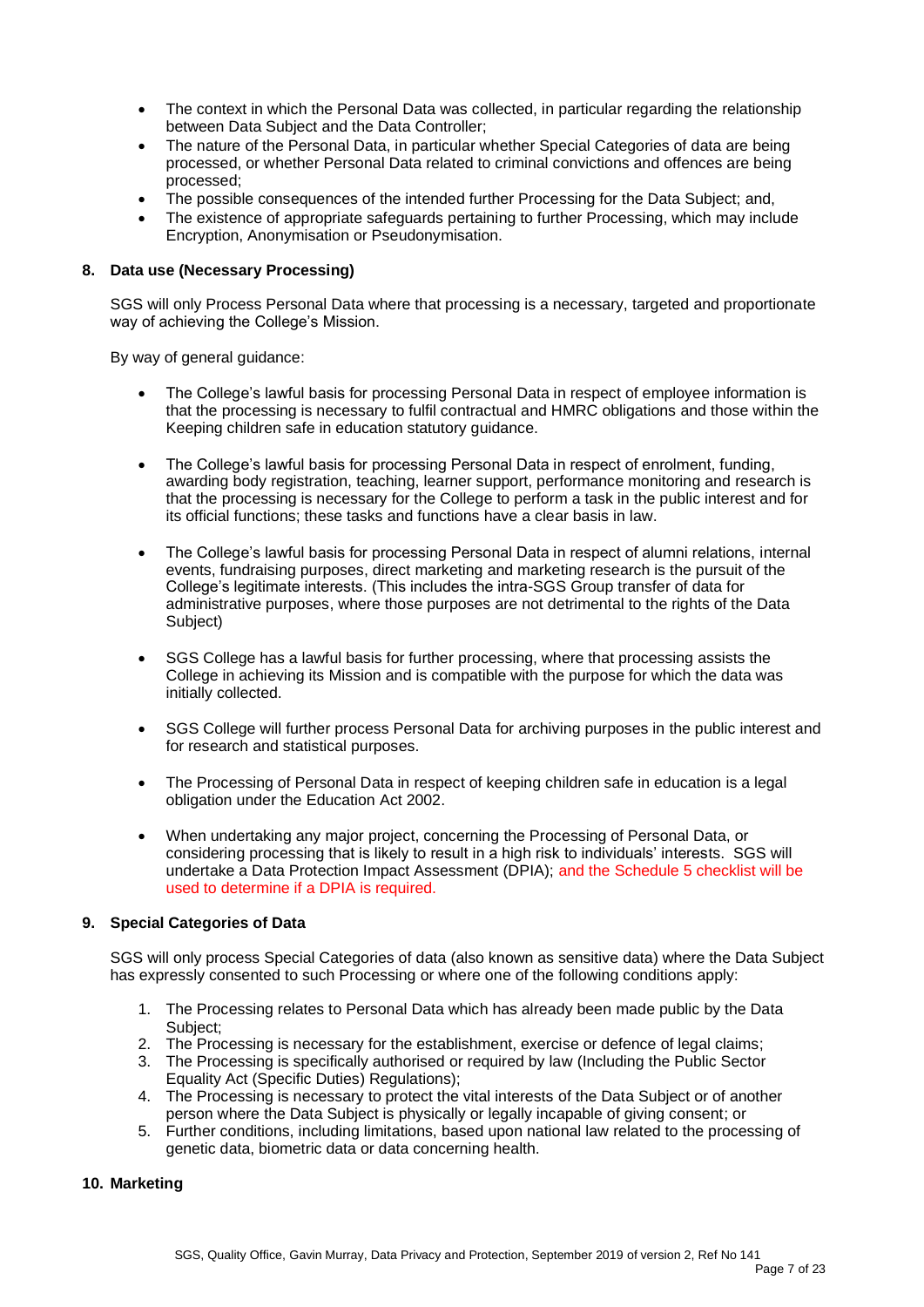As a general rule SGS will not send promotional or direct marketing material to an SGS Contact through digital channels such as mobile phones, email and the Internet, without first obtaining their Consent. If consent is sought the Schedule 2 Checklist will be completed.

Any request to carry out a digital marketing campaign or internal event without obtaining prior Consent from the Data Subject must first have it approved by the Data Controller, in consultation with the Data Protection Officer.

Where Personal Data Processing is approved for digital marketing purposes, the Data Subject **will be informed at the point of first contact that they have the right to object, at any stage, to having their data Processed for such purposes.** If the Data Subject puts forward an objection, digital marketing related Processing of their Personal Data will cease immediately and their details will be kept on a suppression list with a record of their opt-out decision, rather than being completely deleted.

It should be noted that where digital marketing is carried out in a 'business to business' context, there is no legal requirement to obtain an indication of Consent to carry out digital marketing to individuals provided that they are given the opportunity to opt-out.

# **11. Responsibilities of Staff**

# **In respect of Personal Data, SGS Staff (including prospective and former staff) should:**

- 1. Check that any information which they provide to the College, in connection with their employment, is accurate and up-to-date;
- 2. Inform the College of any changes to the information which they have provided e.g. changes of address;
- 3. Check the information which the College may send out from time-to-time, giving details of information kept and processed about staff;
- 4. Informing the College of any errors or changes. **The College cannot be held responsible for any errors unless the staff member has informed the College of them.**

In respect of Data Processing

- 5. Ensure that Personal Data is anonymised or Pseudonymised prior to processing;
- 6. Prevent unauthorised persons from gaining access to data processing systems in which Personal Data is processed;
- 7. Prevent persons entitled to use a data processing system from accessing Personal Data beyond their needs and authorisations;
- 8. Ensure that Personal Data in the course of electronic transmission (or during transport) cannot be read, copied, modified or removed without authorisation;
- 9. Ensure that personal data is not transferred outside of the College, in any form, which can be read, copied, modified or removed without authorisation;
- 10. Ensure that access logs are maintained to establish whether, and by whom the Personal Data was entered into, modified on or removed from a data processing system;
- 11. Ensure that in the case where Processing is carried out by a Data Processor, the data can be processed only in accordance with the instructions of the Data Controller (SGS);
- 12. Ensure that Personal Data is protected against undesired destruction or loss;
- 13. Ensure that Personal Data collected for different purposes can and is only processed separately:
- 14. Ensure that Personal Data is not kept for longer than necessary.

If and when, as part of their responsibilities, staff collect or release information about other people, (e.g. about students' course work, opinions about ability, references to other academic institutions, or details of personal circumstances), they must comply with the Principals of the Data Protection Act; and staff should familiarise themselves with Schedule 1: Guidelines for Staff

This will include:

- Seeking informed consent from the Data Subject; and,
- Undertaking such checks as necessary to verify a person's identify before releasing Personal Information.

# **12. Learner Obligations**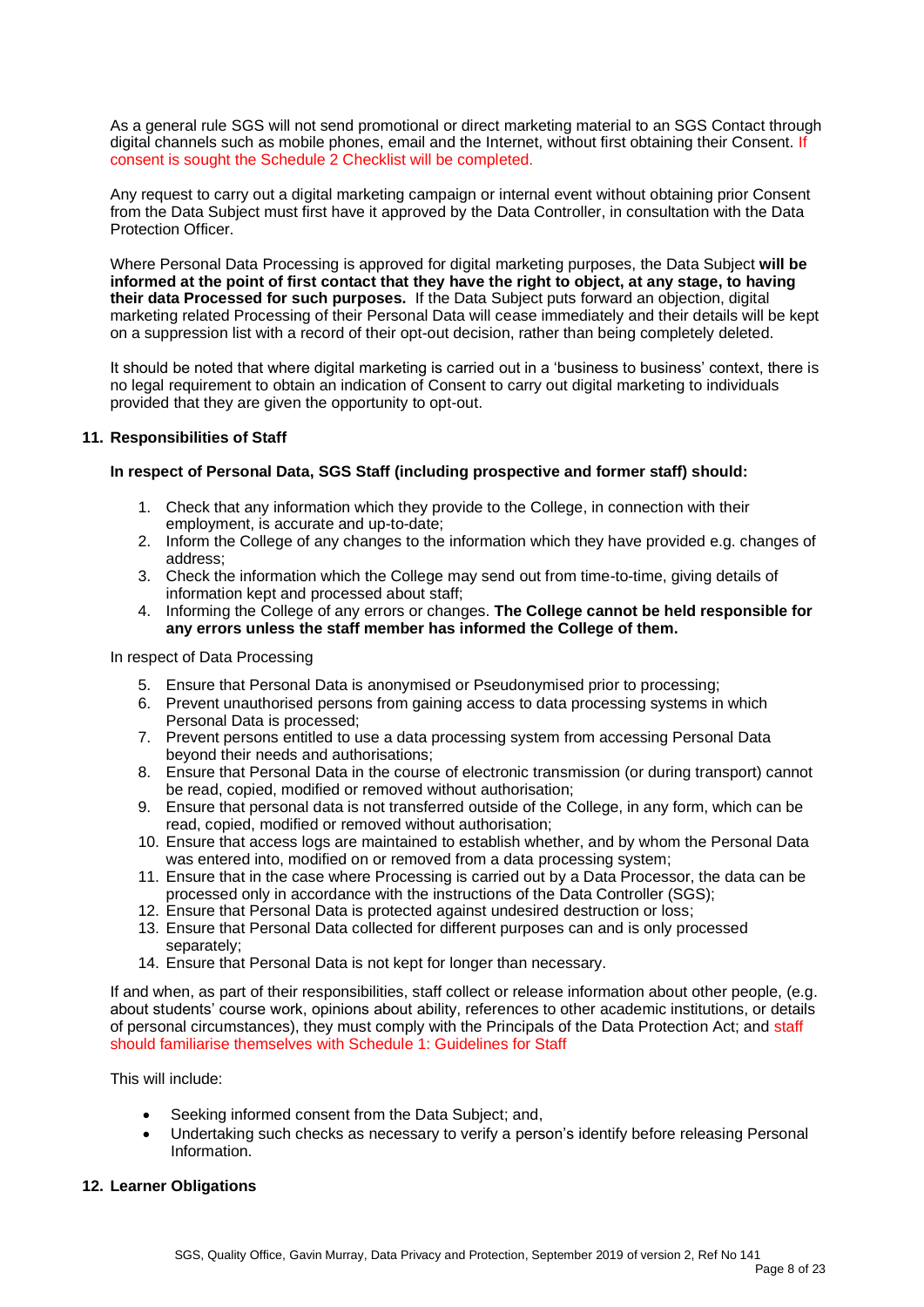Students must ensure that all personal data provided to the College is accurate and up-to-date. **The College cannot be held responsible for any errors unless Learner has informed the College of them.**

Tutors should be conscious of learners' obligations under the Data Protection Act if Personal Data is being collected and processed using the College's computer services and advise them accordingly.

Learners who use the College's computer facilities may, from time-to-time, process personal data. If they do so they must notify the Data Controller. All students must comply with the College's IT: Acceptable Use Policy.

# **13. Profiling & Automated Decision-Making**

SGS will only engage in profiling and automated decision-making where it is necessary to enter into, or to perform, a contract with the Data Subject or where it is authorised by contract (For example: during on-line enrolment or to affect the timely collection of debt).

Where SGS uses profiling and automated decision-making, this will be disclosed to the relevant Data Subjects; and in such cases the Data Subject will be given the opportunity to:

- Express their point of view;
- Obtain an explanation for the automated decision;
- Review the logic used by the automated system;
- Supplement the automated system with additional data;
- Have a human carry out a review of the automated decision;
- Contest the automated decision; or
- Object to the automated decision-making being carried out.

Before engaging in any profiling and automated decision making, SGS will ensure that the data used is accurate and confirm compliance with section 13 with the College's Data Protection Officer.

#### **14. Data Security**

All staff are responsible for ensuring that:

- **Any personal data which they hold is kept securely;**
- **Personal information is not disclosed either orally or in writing or accidentally or otherwise to any unauthorised third party.**

# **Staff should note that unauthorised disclosure will usually be a disciplinary matter and, in some cases, may be considered to be gross misconduct.**

Personal information should be:

- If it is computerised, stored in an appropriate secure location such as your "My Documents" or an appropriate file share;
- Securely locked away i.e. in a locked filing cabinet or drawer;
- Removable media and portable devices MUST be encrypted and protected by a suitable password;
- NEVER sent by email unless it has been encrypted.

For further information and guidance, please refer to the following policies:

- IT Acceptable Use Policy Email, Mobile Devices and Users
- IT Security Policy

#### **15. Data Subject Rights**

SGS has an established system to enable and facilitate the exercise of Data Subject rights related to:

- Information access (provided through the College's published Data Privacy Notice)
- Objection to Processing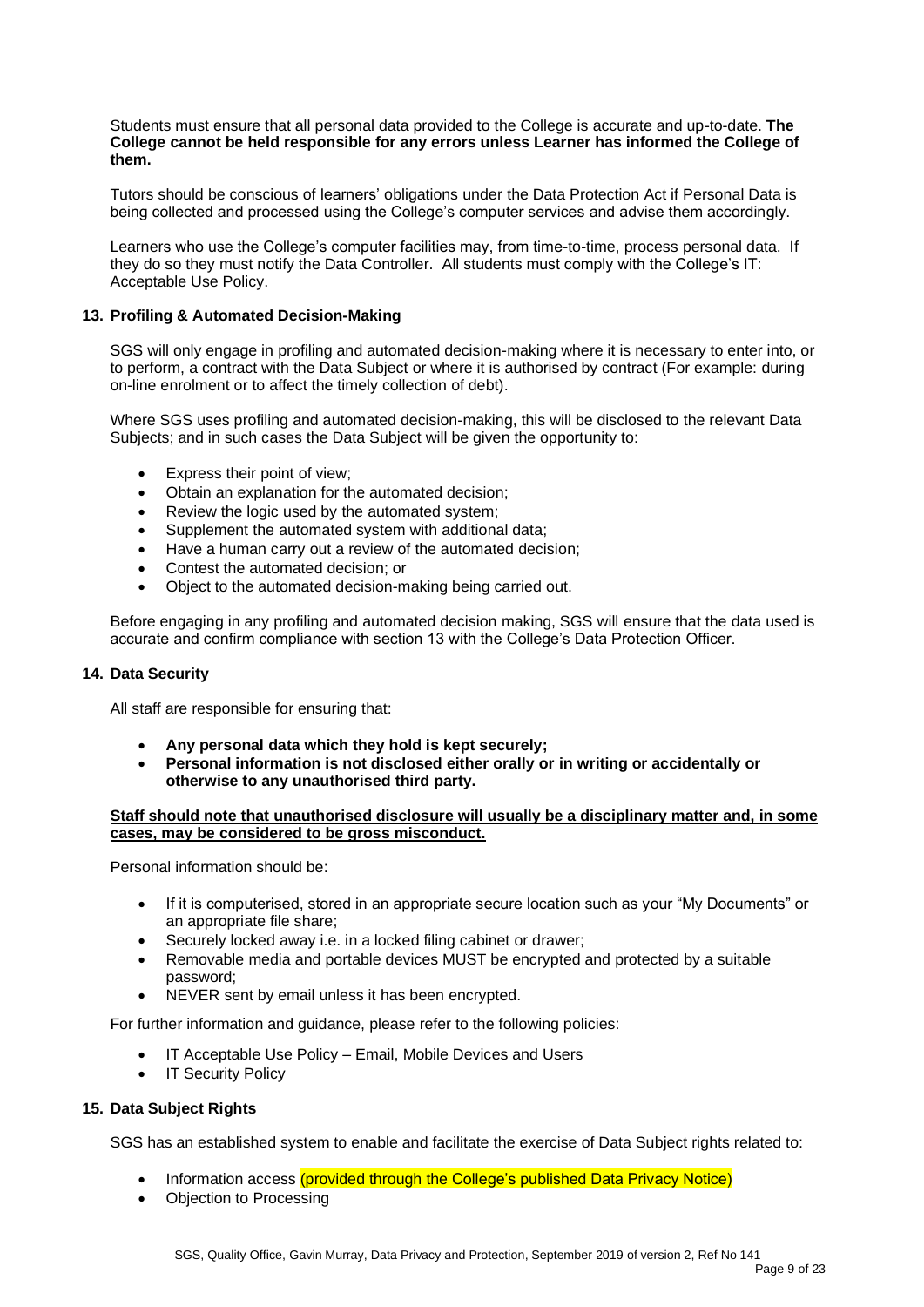- Objection to automated decision-making and profiling
- Restriction of Processing
- Data portability
- Data rectification
- Data erasure

If an individual makes a request relating to any of the rights listed above, SGS will consider each such request in accordance with all applicable Data Protection laws and regulations. No administration fee will be charged for considering and/or complying with such a request unless the request is deemed to be unnecessary or excessive in nature.

Data Subject Rights at a glance:

| Purpose of              | Access       | Object to                                   | Object to                                   | Restrict                  | Data           | Data          | Data                                                      |
|-------------------------|--------------|---------------------------------------------|---------------------------------------------|---------------------------|----------------|---------------|-----------------------------------------------------------|
| processing              | Information  | processing                                  | automated<br>decisions                      | processing                | portability    | rectification | erasure                                                   |
| Consent                 | ✓            | $\mathbf x$<br>Could<br>withdraw<br>consent | $\mathbf x$<br>Could<br>withdraw<br>consent | $\mathbf{x}$              | ✓              |               | $\boldsymbol{\mathsf{x}}$<br>Could<br>withdraw<br>consent |
| Contract                | ✓            | $\pmb{\times}$                              | $\boldsymbol{\mathsf{x}}$                   | $\boldsymbol{\mathsf{x}}$ |                |               |                                                           |
| Legal<br>obligation     |              | $\mathbf x$                                 | $\boldsymbol{\mathsf{x}}$                   | $\mathbf x$               | $\mathbf x$    |               | $\boldsymbol{\mathsf{x}}$                                 |
| Vital<br>Interests      | ✓            | $\mathbf x$                                 | $\boldsymbol{\mathsf{x}}$                   | $\boldsymbol{\mathsf{x}}$ | $\pmb{\times}$ |               | $\boldsymbol{\mathsf{x}}$                                 |
| Public task             | $\checkmark$ | $\pmb{\times}$                              |                                             | $\boldsymbol{\mathsf{x}}$ | $\pmb{\times}$ |               | $\pmb{\times}$                                            |
| Legitimate<br>interests |              |                                             |                                             | ✓                         | $\pmb{\times}$ |               |                                                           |

Data Subjects are entitled to obtain, based upon a request made to the College and upon successful verification of their identity, the following information about their own Personal Data:

- The purposes of the collection, Processing, use and storage of their Personal Data;
- The source(s) of the Personal Data, if it was not obtained from the Data Subject;
- The categories of Personal Data stored for the Data Subject;
- The recipients or categories of recipients to whom the Personal Data has been or may be transmitted, along with the location of those recipients;
- The envisaged period of storage for the Personal Data or the rationale for determining the storage period; and,
- The use of any automated decision-making.

It should be noted that situations may arise where providing the information requested by a Data Subject would disclose Personal Data about another individual. In such cases, information must be redacted or withheld as may be necessary or appropriate to protect that person's rights.

Staff, students and other users of the College wishing exercise a Data Subject Right, regarding any personal data that is being kept about them, either on computer or in certain files, are advised to complete the College 'Data Subject Request Form' at Schedule 5 and email it to [DataPrivacy@sgscol.ac.uk](mailto:DataPrivacy@sgscol.ac.uk)

# **16. Complaints Handling**

Data Subjects with a complaint about the Processing of their Personal Data, should put forward the matter in writing to the Data Protection Officer. An investigation of any complaint will be carried out to the extent that is appropriate based on the merits of the specific case. The Data Protection Officer will inform the Data Subject of the progress and the outcome of the complaint within a reasonable period.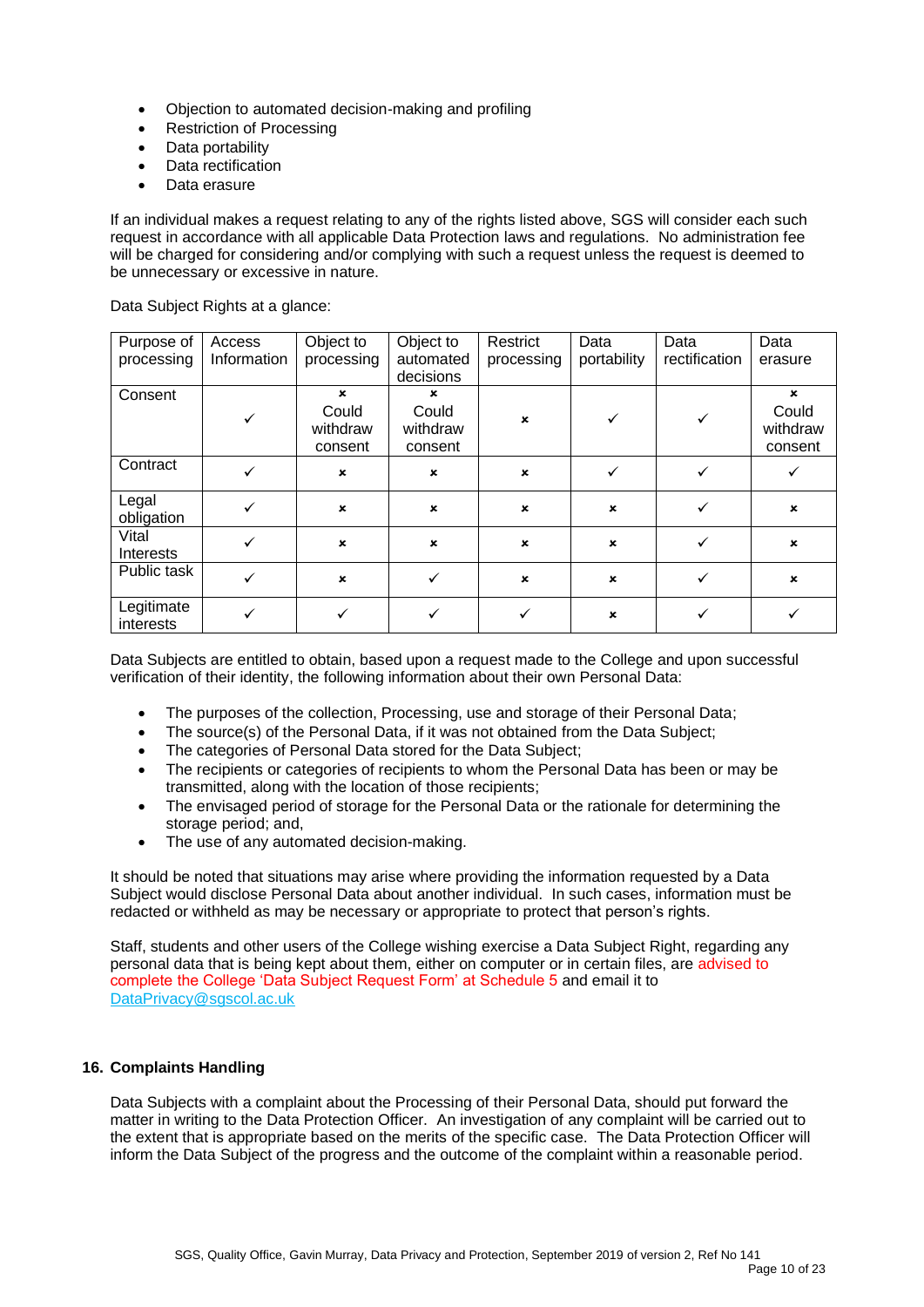If the issue cannot be resolved through consultation between the Data Subject and the Data Protection Officer, then the Data Subject may, at their option, seek redress through mediation or via a complaint to the Information Commissioners Office.

Data Subjects are advised to review the College's Complaints Code of Practice [here.](http://www.sgscol.ac.uk/repository/documents/policies/Code_of_Practice_Compliments_Process.pdf)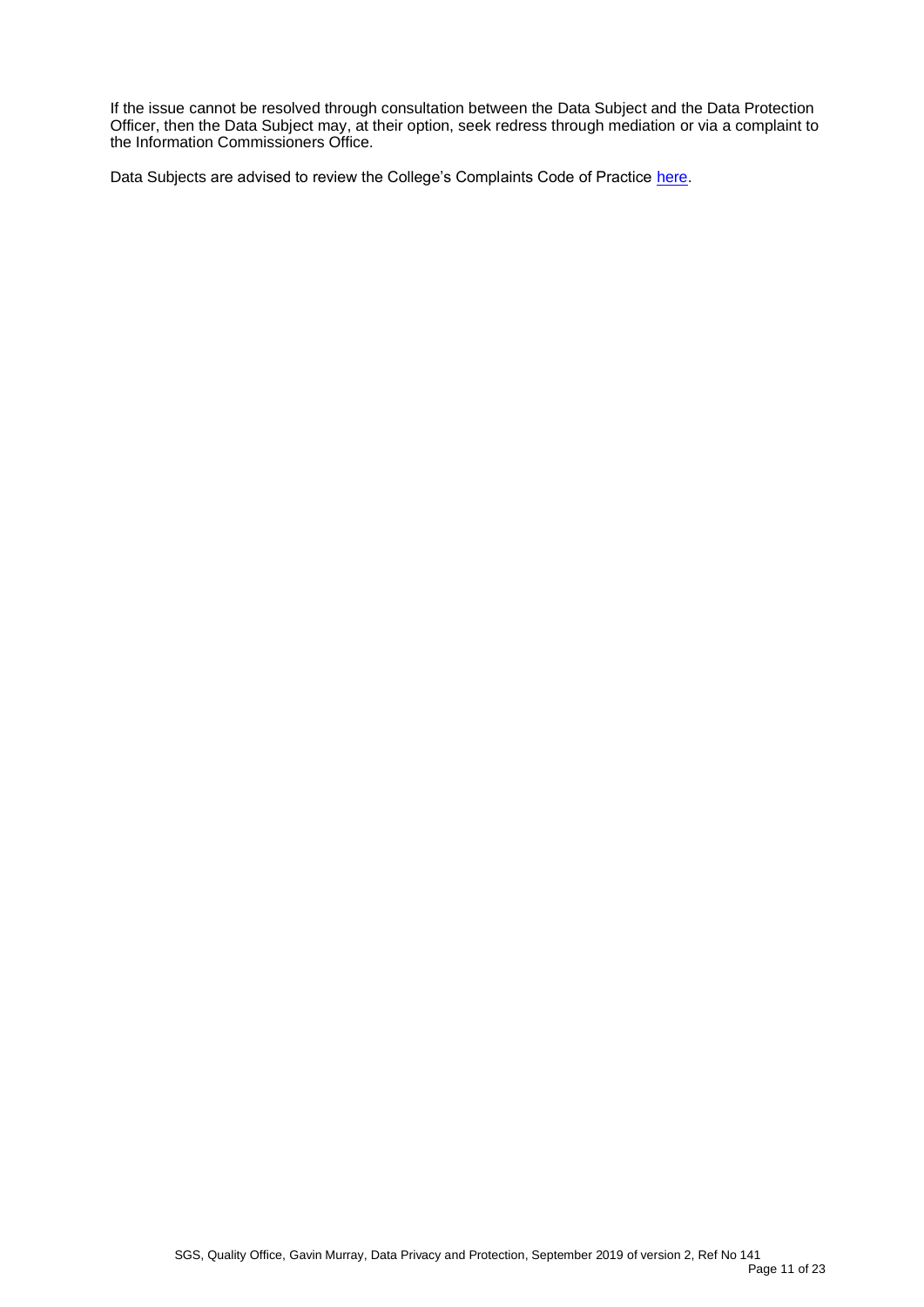# **Part 2 Special Provisions**

# **17. Data Requests from the Police**

In certain circumstances, it is permitted that Personal Data be shared without the knowledge or Consent of a Data Subject. This is the case where the disclosure of the Personal Data is necessary for any of the following purposes:

- The prevention or detection of crime;
- The apprehension or prosecution of offenders;
- The assessment or collection of a tax or duty; or
- By the order of a court or by any rule of law.

On occasions the College receives requests for information on learners from the Police. The following procedure should be followed:

- The investigating Police Officer should send a DPA (Data Protection Act) form to the College. This should be titled Declaration Form for Data User and should be signed by the Investigating Officer and a Senior Officer. The form should detail the exact information the College is being asked to disclose regarding a learner.
- The Declaration Form for Data User should be sent to the Data Protection Officer for authorisation. Once signed the relevant information can be released.

#### **18. The Use of Photographs and Web pages**

Please refer to the Photographic and Visual Media Code of Practice polic[y here.](https://sgscol.sharepoint.com/:w:/r/sites/staff/DataHub/_layouts/15/WopiFrame.aspx?sourcedoc=%7B2DBE3F16-52D4-46C9-B761-CE1D38480D28%7D&file=Photographic%20and%20Visual%20Media%20Policy,%20Code%20of%20Practice%20and%20Procedures.docx&action=default&DefaultItemOpen=1)

#### **19. Electronic communications**

The College is committed to securing trust and security in its use of digital marketing and communications. The following specific rules will be followed when processing personal data in the context of electronic communications; and the College will take reasonable care to comply with ePrivacy regulations.

Electronic communications:

- Marketing by electronic means, including marketing calls, texts, emails and faxes;
- The use of cookies or similar technologies that track information about people accessing the College's website or other electronic service.
- The Privacy of stakeholders (not employees) using College communication networks or services as regards traffic and location data, itemised billing, line identification services (eg caller ID and call return), and directory listings.

SGS College will not engage in unsolicited telephone marketing.

SGS College will not engage in unsolicited electronic mail marketing to individuals who have not specifically consented to or opted in to receiving electronic mail.

SGS College will engage in electronic mail marketing to existing learners and stakeholders (including perspective learners who have contacted the College). The College will provide recipients with a simple way to opt out both when we first collect their details and in each instance of marketing activity that we send.

Electronic and digital marketing campaigns, where consent cannot be validly obtained must be authorised by the Data Controller, in consultation with the Data Protection Officer and following the completion of a Data Processing Impact Assessment.

SGS College will, from time to time, use bought-in marketing lists, in each instance we will endeavour to screen lists against our own 'do-not-call' list of people who have previously objected to or opted out of telephone calls or electronic marketing. SGS College will not sell marketing list unless we have the consent of the listed individuals to do so.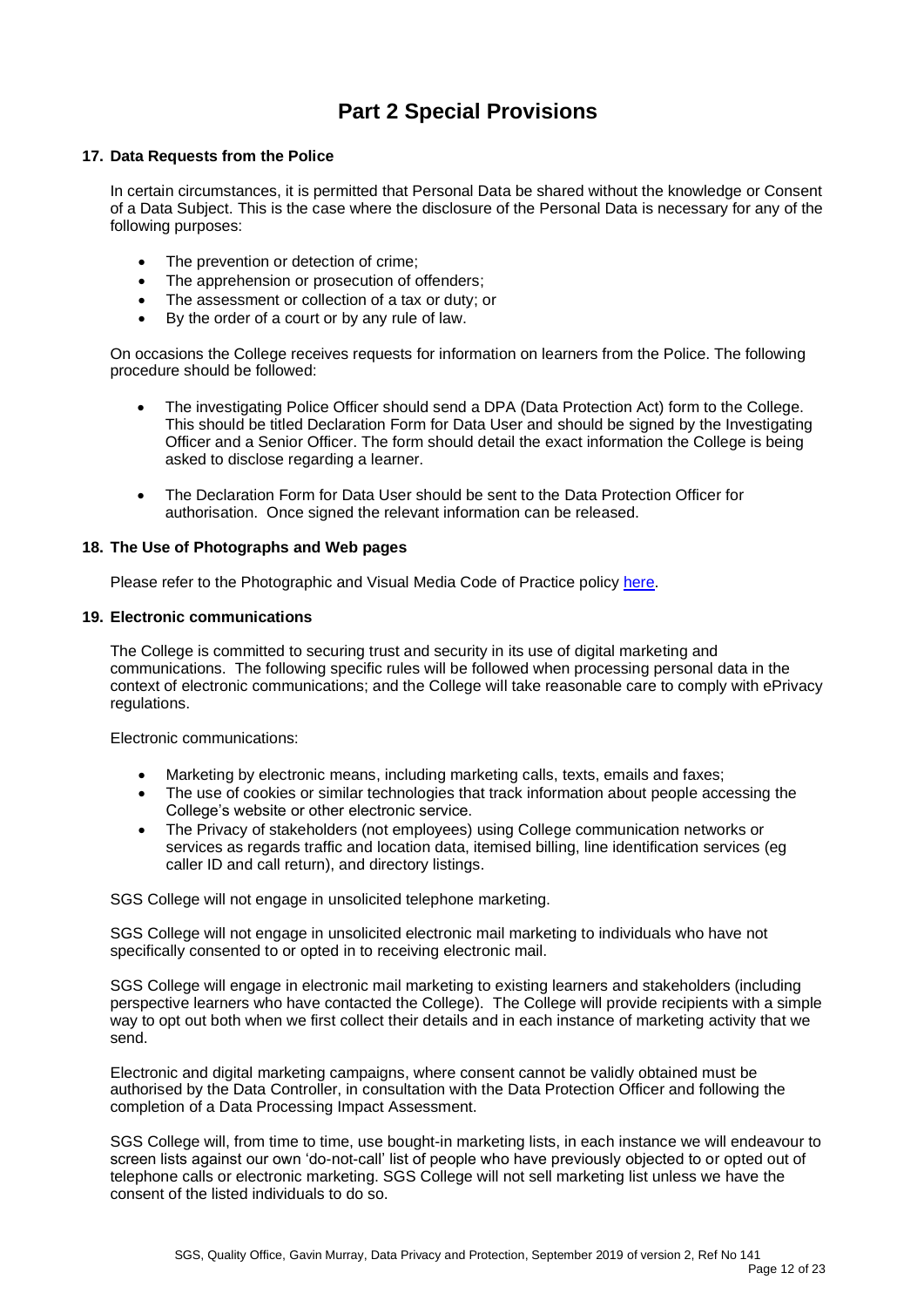SGS College uses cookies. Where cookies are used the College will tell users of their existence; explain what the cookies are doing and why; and get the person's consent to store a cookie on their device.

Further guidance on electronic communications can be found in the SGS Marketing Policy and Procedure [here.](https://sgscol.sharepoint.com/:w:/r/sites/staff/DataHub/_layouts/15/Doc.aspx?sourcedoc=%7B74659ED6-1C65-471B-A34A-483AF8B68DEA%7D&file=Marketing%20Policy%20and%20Procedure.docx&action=default&mobileredirect=true) 

Breaches of ePrivacy will be treated in the same ways a personal data breaches according to section 21 of this policy and the related SGS Breach Notification Procedure.

#### **20. The Data Controller and the Designated Data Controller/s**

The 'Data Controller' determines the purposes for which, and the manner in which, personal data is, or are to be, processed. This may be an individual or an organisation, and the processing may be carried out jointly or in common with other persons. The College, as a corporate body, is the Data Controller under the Act, and the Corporation is, therefore, ultimately responsible for the implementation of and ongoing compliance with data privacy and protection requirements, processes and procedures.

The College Principal is the 'senior responsible officer' overseeing data privacy and protection issues within the College. Operational authority for data privacy and protection within the College is delegated by the Principal to the Group MIS Director, who also ensures on-going maintenance of the College data privacy and protection Policy.

### **Data Protection Officer**

The Data Protection Officer (DPO) will support the Data Controller to demonstrate transparency, accountability and compliance with the EU General Data Protection Regulation (GDPR) and the UK Data Protection Act 2017. The DPO will operate with independence, is suitability skilled and granted all necessary authority to report to the 'senior responsible officer' who has direct access to the South Gloucestershire and Stroud College Further Education Corporation.

The Data Protection Officer works with designated data controllers whose duties include:

- Informing and advising SGS and its employees who carry out Processing pursuant to Data Protection regulations, national law or Union based Data Protection provisions;
- Ensuring the alignment of this policy with Data Protection regulations, national law or Union based Data Protection provisions;
- Providing guidance with regards to carrying out Data Protection Impact Assessments (DPIAs);
- Acting as a point of contact for and cooperating with Data Protection Authorities (Information Commissioners Office);

**'Designated Data Controllers'** as detailed below, deal with day-to-day operational matters connected with data privacy and protection and are charged with ensuring compliance within their areas of responsibility:

- All members of the College's Executive and Senior Leadership Team;
- Clerk to the Corporation;
- Head of Digital and Staff Development;
- Head of Human Resources;
- **Group Director of IT Services:**
- **Head of Learner Support;**
- Head of Finance;
- **Assistant Principal, Quality and Performance**
- Assistant Principal, Corporate Development

Any in-house queries with regard to data privacy and protection should be addressed to the Data Protection Officer or an appropriate designated Data Controller.

#### **21. Breach Reporting**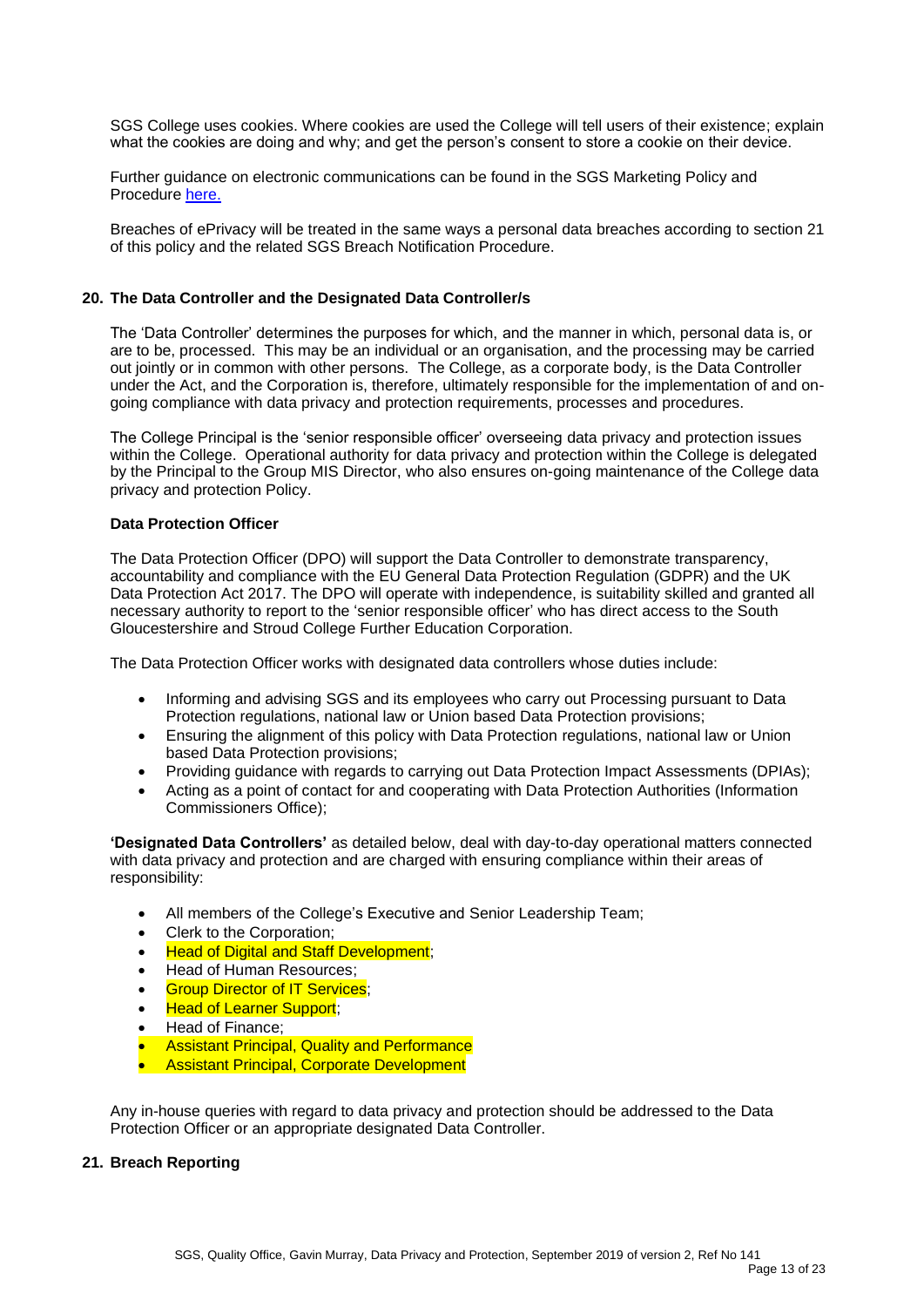Any individual who suspects that a Personal Data Breach has occurred due to the theft or exposure of Personal Data must immediately notify the Data Protection Officer providing a description of what has occurred.

Notification of the incident can me made via e-mail [DataPrivacy@sgscol.ac.uk](mailto:DataPrivacy@sgscol.ac.uk) or anonymously by writing to:

> Data Protection Officer SGS Stroud Campus Stratford Road **Stroud Gloucestershire** GL5 4AH

The Data Protection Officer will investigate all reported incidents to confirm whether or not a Personal Data Breach has occurred. If a Personal Data Breach is confirmed, the Data Protection Officer will, depending upon the criticality and quantity of the Personal Data involved, follow the relevant authorised procedure. For critical Personal Data Breaches, the Data Protection Officer will initiate and chair an emergency response team to coordinate and manage the Personal Data Breach response.

# **22. Relevant references:**

REGULATION (EU) 2016/679 OF THE EUROPEAN PARLIAMENT AND OF THE COUNCIL of 27 April 2016 on the protection of natural persons with regard to the processing of personal data and on the free movement of such data, and repealing Directive 95/46/EC (General Data Protection Regulation)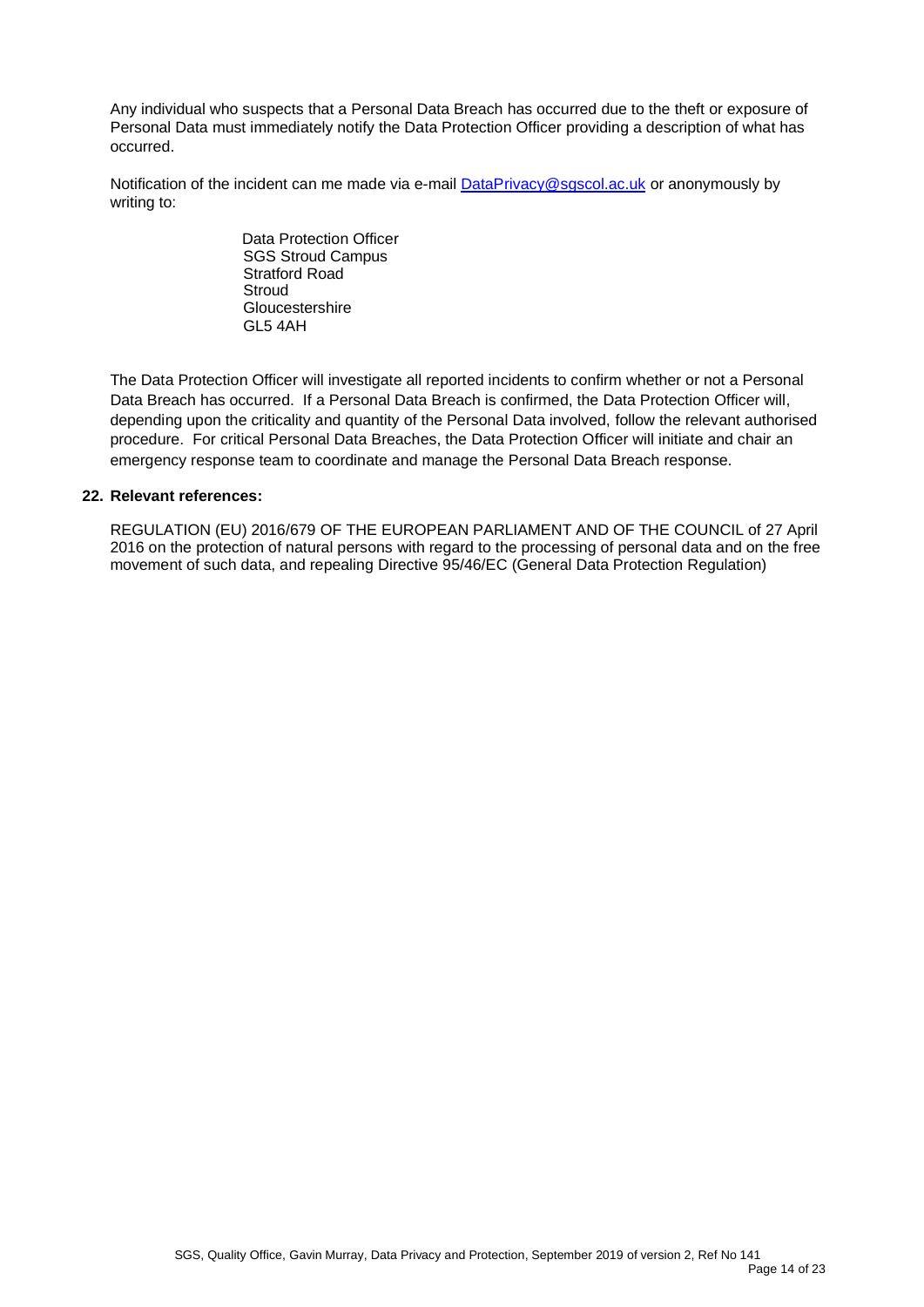# **23. Retention of Data**

Personal Data will not be retained for and longer than necessary in relation to the purposes for which it was originally collected, or for which it was further processed.

South Gloucestershire and Stroud College expects that: records and information should only be retained for legitimate business use and must not be retained for longer than is necessary for its lawful purpose.

The College will keep information about students, study and achievements indefinitely in order that we may provide academic references as requested. However, the College will cease processing information about students, study and achievements, except where the data subject consents or for statutory and compliance reasons after 5 years.

In respects of European Social Fund (ESF) funded provision the College will keep all learner data and documents until the end of the document retention period for the 2007 to 2013 ESF programme (31 December 2022); and, for the 2014 to 2020 Programme (until 31 December 2030).

In general, the College will keep information about staff for seven years after a member of staff leaves the College. Some information, however, will be kept for much longer. This will include information necessary in respect of pensions, taxation, potential or current disputes or litigation regarding the employment and information required for job references. A non-exhaustive list of information and the College's proposed retention time is contained with the College's Information Asset Register.

The College's Information Asset Register is reviewed, at least annually, and it is the responsibility of Designated Data Controllers to update the Information Assest Register; and no later than 30 days after the acquisition or creation of a new information asset.

**[Jisc](https://www.jisc.ac.uk/guides/records-management/retention-management)** has provided advice on retention for certain groups of administrative records.

#### **Information held for longer than is necessary carries additional risk and cost – SGS will endeavour to ensure that Personal Data and Sensitive Personal Data is up-to-date and maintained for accuracy during the entirety of its retention.**

#### **24. Disposal of Data**

Once the retention period has elapsed, the College will ensure that any information is, suitably destroyed by secure means, i.e. by shredding or pulping.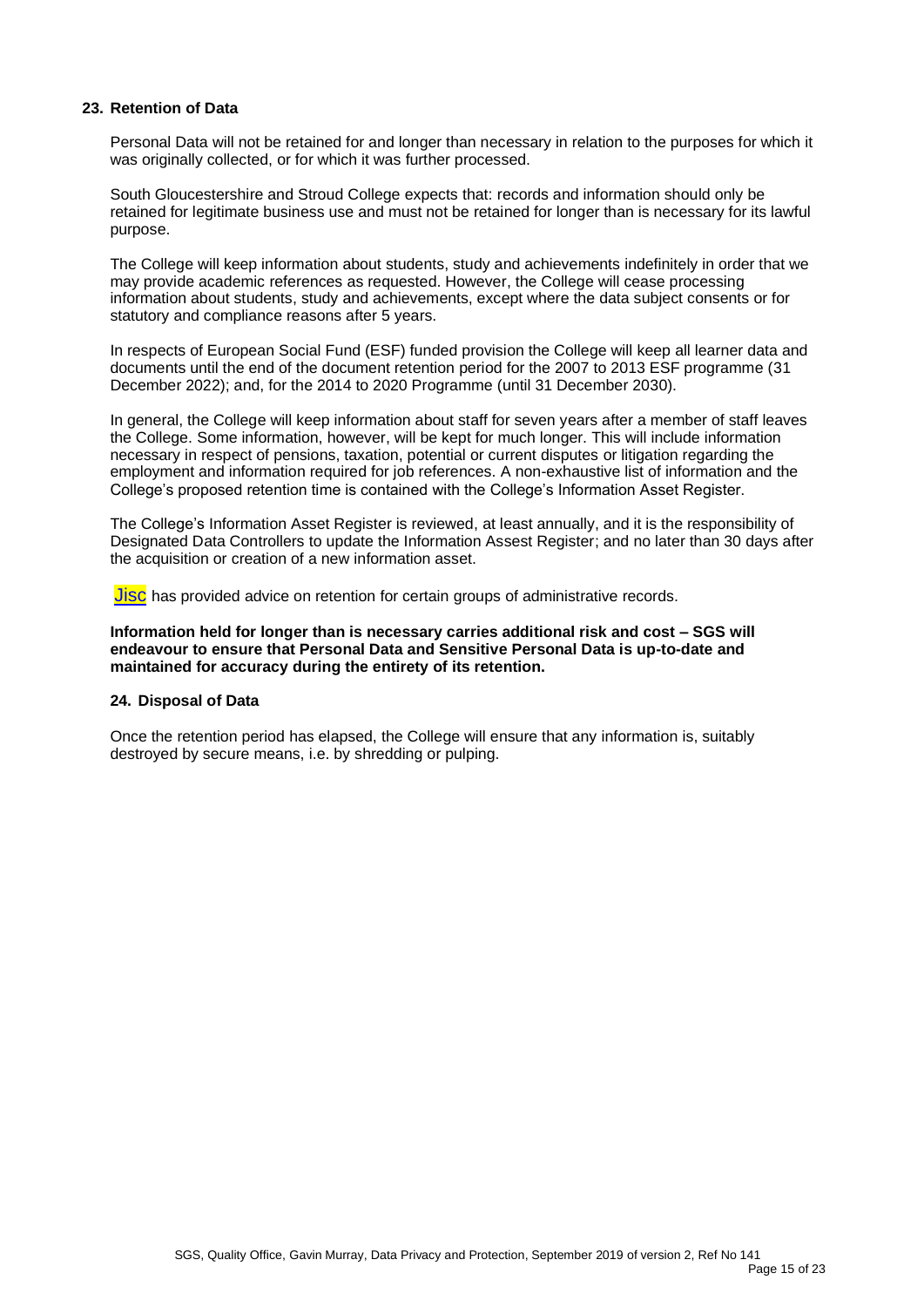# **Schedule 1: STAFF GUIDELINES FOR DATA PROTECTION**

**All** staff will process data about students on a regular basis, e.g. when marking registers, writing reports or references, as part of a pastoral or academic or supervisory role.

The information with which staff deal on a day-to-day basis will be 'standard' and will cover categories such as:

- General personal details such as name and address;
- Details about class attendance, course work marks and grades and associated comments;
- Notes of personal supervision, including matters about behaviour and discipline.

Staff should **AVOID** processing 'special category data', that is: Personal Data pertaining to or revealing racial or ethnic origin, political opinions, religious or philosophical beliefs, trade-union membership; data concerning health or sex life and sexual orientation; genetic data or biometric data.

#### **Where processing special category data is unavoidably, it must be anonymised**

- Staff MUST be able to prove the lawfulness for processing (Article 6 GDPR); and,
- Identify a lawful reason for processing it (Article 9 GDPR)

All staff have a duty to make sure that they comply with the Data Protection principles. In particular, staff must ensure that records are:

- only disclosed as allowed for within the Act
- accurate;
- up-to-date;
- fair;
- kept securely and disposed of safely in accordance with the College Data Protection & Retention Policy.

# **Staff Checklist for Recording Data**

- Do you really need to record the information?
- Has the student been told that the data will be processed?
- Are you authorised to collect/store/process the data?
- If yes, have you checked with the data subject that the data is accurate?
- Are you sure that the data is secure?
- If you do not have the data subject's consent to process, are you satisfied that it is in the best interests of the student or the staff member to collect and retain the data?

#### **Staff Checklist for Disclosing Data**

There are some recommended ways of dealing with requests for personal data.

- When dealing with enquiries by telephone it is good practice to offer to call back to a telephone number that is registered on College systems to ensure some measure of authentication or perhaps send them the information by email or letter to an address previously registered with the College
- When dealing with enquiries direct in person, provide identification or verify through photograph held on the College system
- Any third party requests for information must be authorised in writing by the subject and their signature must be checked with the College records

You should always take care to prevent the inadvertent disclosure of personal data (for example a student's attendance at the College) to unauthorised parties.

Enquiries from Police and other Agencies should be referred directly to the Vice Principal and should be accompanied by a "Declaration Form for Data User".

If you are not sure, you should contact a designated Data Controller for clarification.

# **Schedule 2: Checklist for seeking consent to process Personal Information**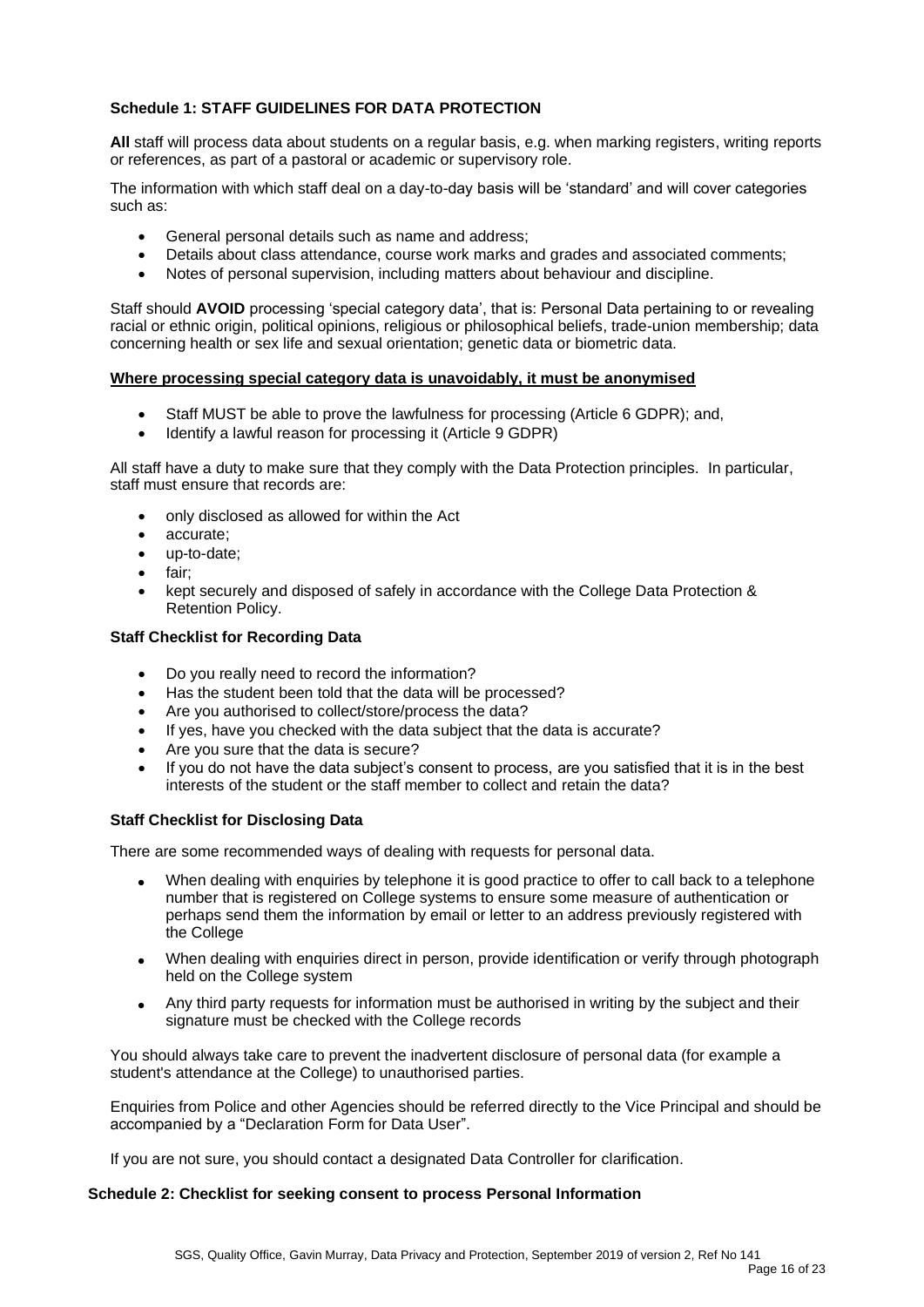### **This checklist MUST be completed for every consent sought in relation to processing Personal Data**

SGS Corporate/ Curriculum function Choose an item. Manager completing this checklist: *Enter name*

# **Asking for consent**

| We have checked with the Data Controller that consent is the appropriate lawful basis for processing                                                | □      |
|-----------------------------------------------------------------------------------------------------------------------------------------------------|--------|
| We have made the request for consent prominent and separate from our terms and conditions                                                           | □      |
| We ask people to positively opt in                                                                                                                  | □      |
| We don't use pre-ticked boxes, or any other type of consent by default                                                                              | □      |
| We use clear, plain language that is easy to understand                                                                                             | □      |
| We specify why we want the data and what we're going to do with it                                                                                  | □      |
| We give granular options to consent to independent processing operations                                                                            | □      |
| We have named SGS and any third parties                                                                                                             | □      |
| We tell individuals they can withdraw their consent                                                                                                 | □      |
| We ensure that the individual can refuse to consent without detriment                                                                               | □      |
| We don't make consent a precondition of a service                                                                                                   | □      |
| We offer online services directly to children under 13, we only seek consent if we have age-<br>verification and parental-consent measures in place | $\Box$ |
| Not applicable:                                                                                                                                     | □      |
| <b>Recording consent</b>                                                                                                                            |        |
| We keep a record of when and how we got consent from the individual                                                                                 | П      |
| We keep a record of exactly what they were told at the time                                                                                         | □      |
| Records of consent are held: Choose an item.<br>Add link/location                                                                                   |        |
| <b>Managing consent</b>                                                                                                                             |        |
| We will regularly review consents to check that the relationship, the processing and the purposes<br>have not changed                               | □      |
| We have processes in place to refresh consent at appropriate intervals, including any parental<br>consents                                          | □      |
| We make it easy for individuals to withdraw their consent at any time, and publicise how to do so                                                   | $\Box$ |
| We act on withdrawals of consent as soon as we can                                                                                                  | □      |
| We don't penalise individuals who wish to withdraw consent                                                                                          | □      |
| Date when consents will be reviewed: Click here to enter a date.                                                                                    |        |

# **Completed checklists must be returned to the Data Protection Officer**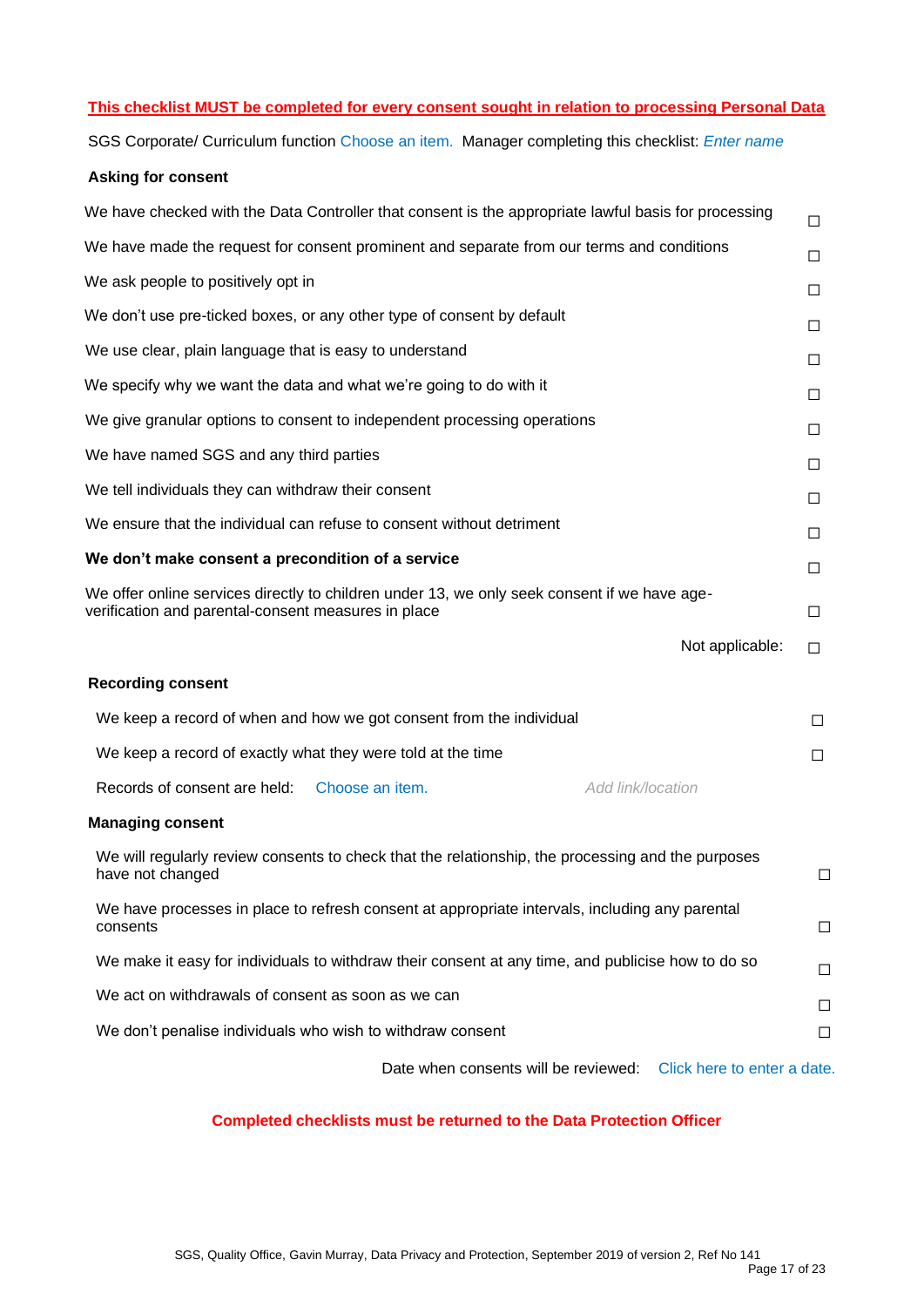# **Schedule 3: Checklist for undertaking diligence on contract formation This checklist SHOULD be completed for every contract requiring the processing of Personal Data**

SGS Corporate/ Curriculum function Choose an item. Manager completing this checklist: *Enter name*

#### **Our contracts include the compulsory details and terms:**

| The subject matter and duration of the processing                                                                                                                                                                                                                                                                                          | $\Box$ |
|--------------------------------------------------------------------------------------------------------------------------------------------------------------------------------------------------------------------------------------------------------------------------------------------------------------------------------------------|--------|
| The nature and purpose of the processing                                                                                                                                                                                                                                                                                                   | $\Box$ |
| The type of personal data and categories of data subject; and                                                                                                                                                                                                                                                                              | $\Box$ |
| The obligations and rights of the controller                                                                                                                                                                                                                                                                                               | $\Box$ |
| The processor must only act on the written instructions of the controller (unless required by law to act<br>without such instructions)                                                                                                                                                                                                     | $\Box$ |
| The processor must ensure that people processing the data are subject to a duty of confidence                                                                                                                                                                                                                                              | $\Box$ |
| The processor must take appropriate measures to ensure the security of processing                                                                                                                                                                                                                                                          | $\Box$ |
| The processor must only engage a sub-processor with the prior consent of the data controller and a<br>written contract                                                                                                                                                                                                                     | $\Box$ |
| The processor must assist the data controller in providing subject access and allowing data subjects<br>to exercise their rights under the GDPR                                                                                                                                                                                            | $\Box$ |
| The processor must assist the data controller in meeting its GDPR obligations in relation to the<br>security of processing, the notification of personal data breaches and data protection impact<br>assessments                                                                                                                           | $\Box$ |
| The processor must delete or return all personal data to the controller as requested at the end of the<br>contract; and                                                                                                                                                                                                                    | $\Box$ |
| The processor must submit to audits and inspections, provide the controller with whatever information<br>it needs to ensure that they are both meeting their Article 28 obligations, and tell the controller<br>immediately if it is asked to do something infringing the GDPR or other data protection law of the EU<br>or a member state | $\Box$ |
| The contract must state that nothing within the contract relieves the processor of its own direct<br>responsibilities and liabilities under the GDPR; and reflect any indemnity that has been agreed.                                                                                                                                      | $\Box$ |
| In addition to the above contractual obligations a processor also their own direct                                                                                                                                                                                                                                                         |        |

**responsibilities under the GDPR. Further detail can be found here: [https://ico.org.uk/for-organisations/guide-to-the-general-data-protection-regulation](https://ico.org.uk/for-organisations/guide-to-the-general-data-protection-regulation-gdpr/accountability-and-governance/contracts/)[gdpr/accountability-and-governance/contracts/](https://ico.org.uk/for-organisations/guide-to-the-general-data-protection-regulation-gdpr/accountability-and-governance/contracts/)**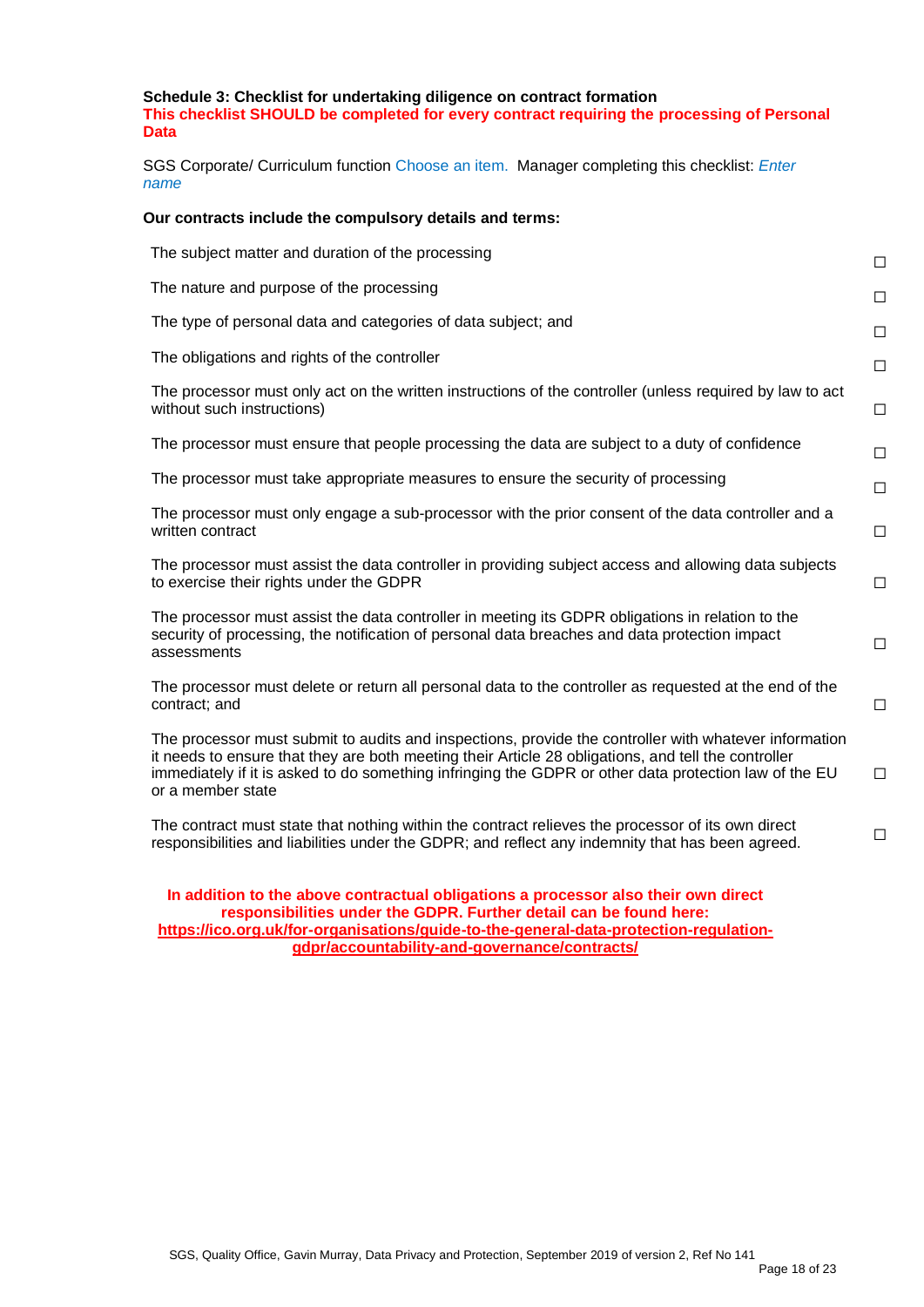## **Schedule 4: Is a Data Protection Impact Assessment (DPIA) required?**

SGS Corporate/ Curriculum function Choose an item. Manager completing this checklist: *Enter name*

Do you intend to process Personal Data Choose an item.

# **Do you plan to on doing any of the following?**

| Type of processing                                                                                                                                    | <b>YES</b> | <b>NO</b> |
|-------------------------------------------------------------------------------------------------------------------------------------------------------|------------|-----------|
| Use systematic and extensive profiling or automated decision-making to make<br>significant decisions about people?                                    | □          | $\Box$    |
| Process special category data or criminal offence data on a large scale?                                                                              | П          | □         |
| Systematically monitor (including with CCTV) a publicly accessible place on a<br>large scale?                                                         | □          | $\Box$    |
| Use new technologies or innovative technological or organisational solutions?                                                                         | □          | □         |
| Use profiling, automated decision-making or special category data to help make<br>decisions on someone's access to a service, opportunity or benefit? | □          | $\Box$    |
| Carry out profiling on a large scale?                                                                                                                 | $\Box$     | □         |
| Process biometric or genetic data?                                                                                                                    | П          | $\Box$    |
| Process sensitive data or data of a highly personal nature?                                                                                           | П          | □         |
| Combine, compare or match data from multiple sources?                                                                                                 | □          | □         |
| Process personal data without providing a privacy notice directly to the individual?                                                                  | $\Box$     | $\Box$    |
| Process personal data in a way which involves tracking individuals' online or<br>offline location or behaviour?                                       | □          | □         |
| Process children's personal data for profiling or automated decision-making or for<br>marketing purposes, or offer online services directly to them?  | □          | $\Box$    |
| Processing of data concerning vulnerable data subjects?                                                                                               | П          | □         |
| Process personal data which could result in a risk of physical harm in the event of<br>a security breach?                                             | П          | □         |
| Processing which may involve preventing data subjects from exercising a right or<br>using a service or contract?                                      | □          | □         |

# **SGS will always carry out a DPIA if you plan to do any of the above.**

*In consultation with the Data Protection Officer we have decided not to carry out a DPIA, for the following reasons:* 

# **Schedule 5: SGS Data Privacy & Protection: Data Subject Rights**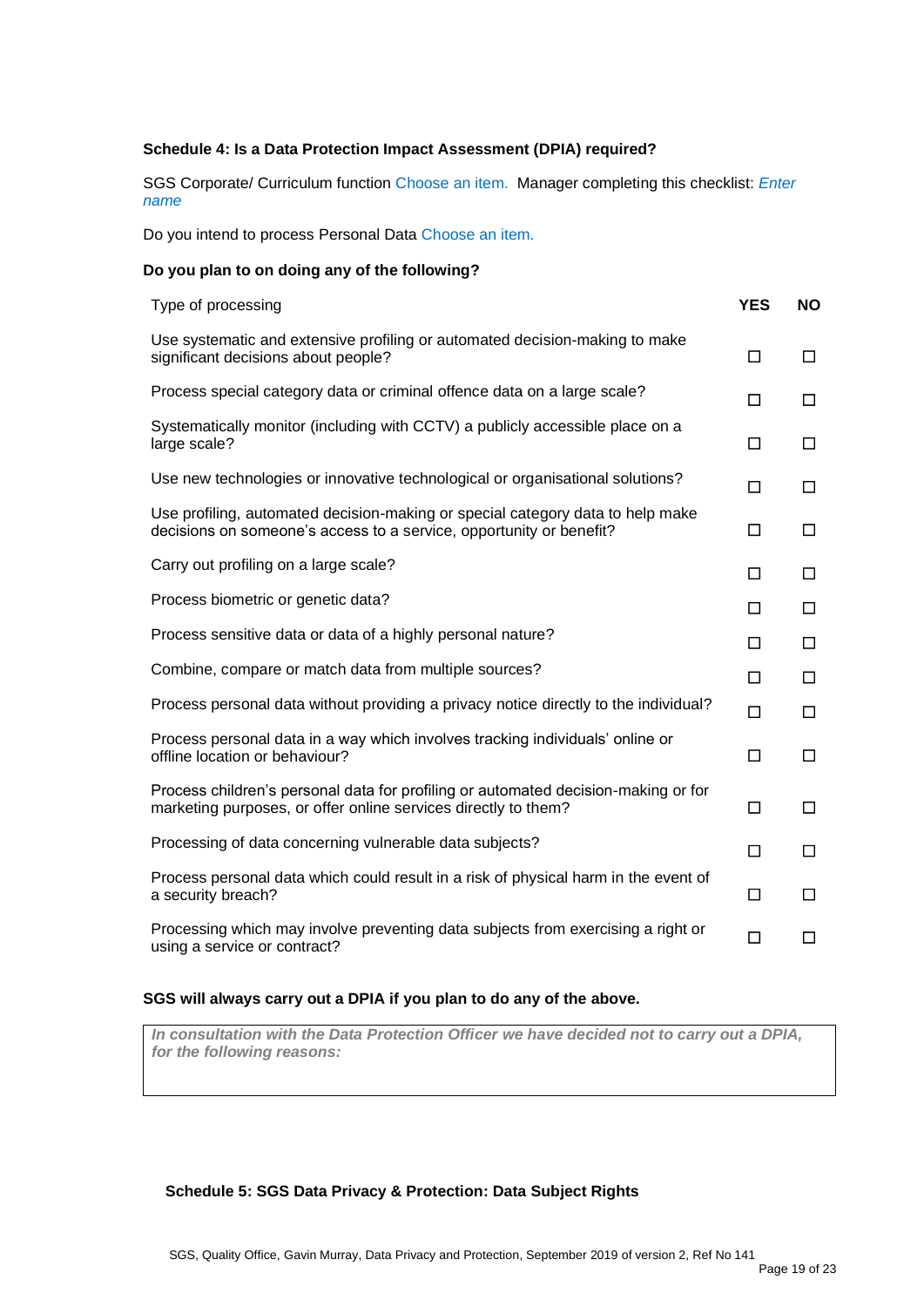Please provide the following details, which will help us to process your request.

The completed form can be sent to:

Data Protection Officer SGS Stroud Campus Stratford Road **Stroud** Gloucestershire GL5 4AH



Or emailed to: [DataPrivacy@sgscol.ac.uk](mailto:DataPrivacy@sgscol.ac.uk)

| <b>SURNAME</b>       |  |
|----------------------|--|
| <b>FIRST NAME</b>    |  |
| <b>ADDRESS</b>       |  |
|                      |  |
|                      |  |
| <b>TELEPHONE</b>     |  |
| <b>EMAIL ADDRESS</b> |  |

| ARE YOU A STUDENT OR A FORMER STUDENT? | YES / NO |
|----------------------------------------|----------|
| WHAT DID YOU STUDY AT SGS COLLEGE      |          |
| YEAR OF REGISTRATION                   |          |
| LEARNER ID NUMBER (IF KNOWN)           |          |
| YEAR OF LEAVING / COMPLETION           |          |

| ARE YOU A MEMBER OF STAFF OR A FORMER<br><b>MEMBER OF STAFF?</b> | YES / NO |
|------------------------------------------------------------------|----------|
| STAFF ID NUMBER (IF KNOWN)                                       |          |
| WHAT DEPARTMENT(S) DID YOU WORK IN?                              |          |
| YEARS EMPLOYED AT COLLEGE                                        |          |
| ANY INFORMATION THAT MAY HELP US                                 |          |
|                                                                  |          |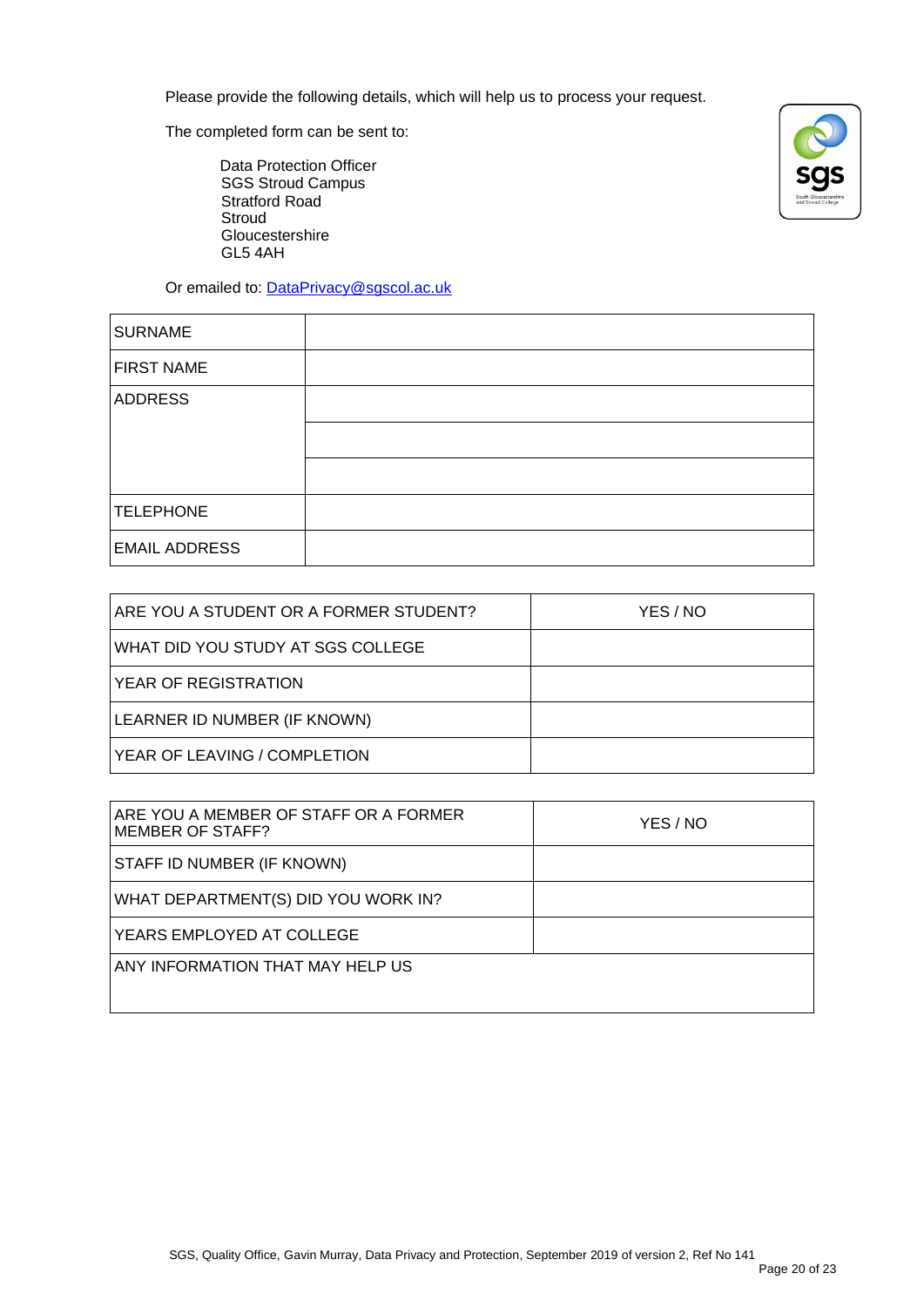# Which Data Subject right(s) does your request relate to? **You do not have to complete this form but it may help us to respond more quickly to your request**

| I would like to access my Personal<br>Information held by SGS                                                         |        | Please indicate the information you wish to access                              |
|-----------------------------------------------------------------------------------------------------------------------|--------|---------------------------------------------------------------------------------|
|                                                                                                                       | $\Box$ | Please indicate the date range for your request (e.g.<br>May 2018 to June 2018) |
| I would like to object to SGS<br>Processing of my Personal<br>Information                                             | $\Box$ | Please indicate the reason for your objection                                   |
| I would like to object to automated<br>decision-making, by SGS, based<br>upon my Personal Information                 | $\Box$ | Please indicate the automated decision you wish to<br>object to                 |
| I would like to restrict Processing of<br>my Personal Information by SGS                                              | □      | Please indicate the information you wish to restrict<br>processing of           |
| I would like to port (transfer) my<br>Personal Information from SGS                                                   | П      | Please indicate the information you wish to port and to<br>where                |
| I would like to request rectification of<br>my Personal Information, held by<br>SGS, which I believe to be inaccurate | $\Box$ | Please indicate the information you wish to rectify and<br>why                  |
| I would like to request erasure of my<br>Personal Data held by SGS                                                    | □      | Please indicate the information you wish to erase                               |

SIGNATURE: ………………………………………….. Date: ………………………… NAME (please print): ………………………………………………………………………..

# **OFFICE USE ONLY**

| Date Request received       | Request received by       |
|-----------------------------|---------------------------|
| <b>Information Provided</b> |                           |
| Signed                      |                           |
| Job Title                   | Date information provided |